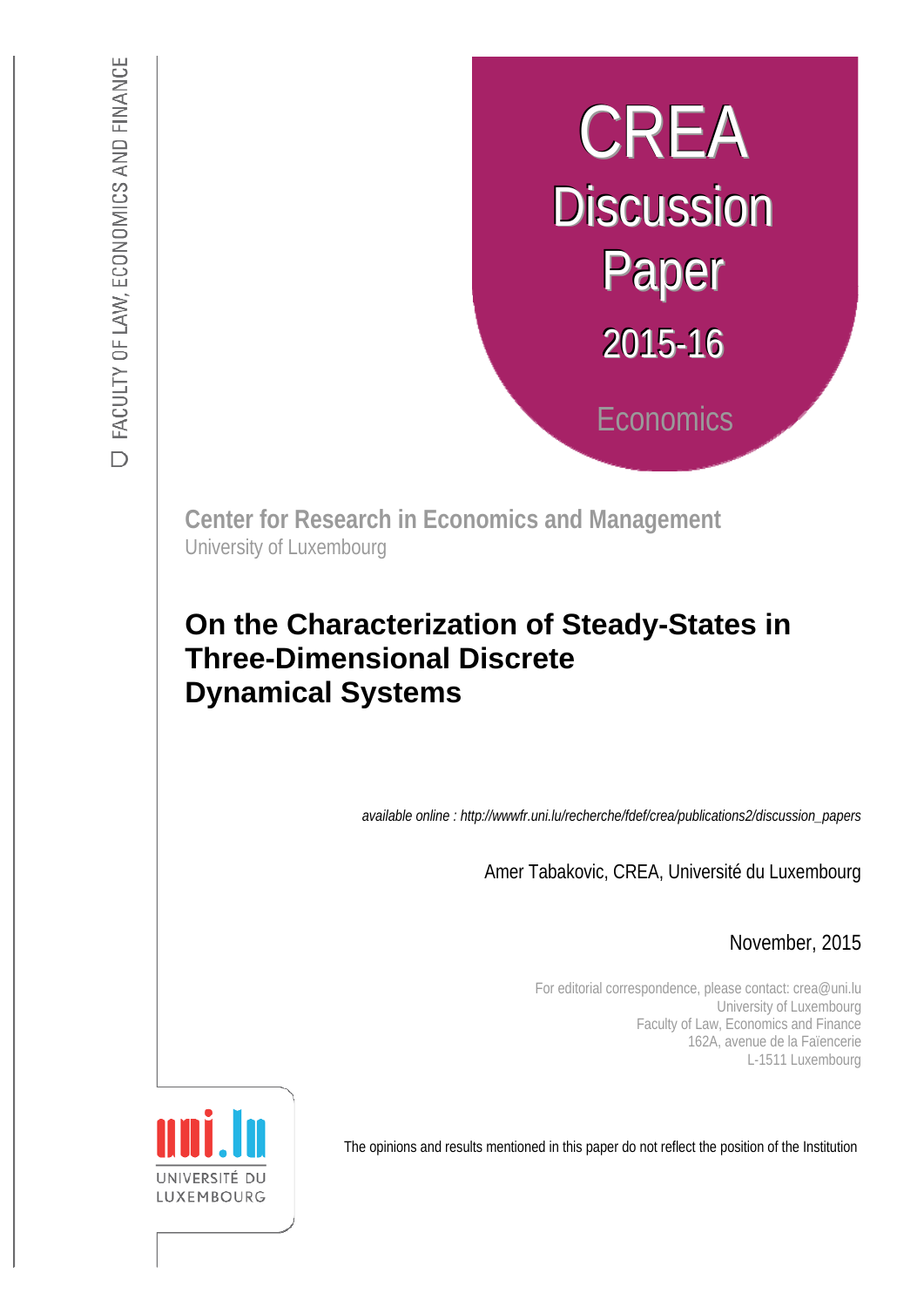## **On the Characterization of Steady-States in Three-Dimensional Discrete Dynamical Systems**

**Amer Tabakovic´** ∗

University of Luxembourg

**Abstract**: This paper develops a new method to completely characterize the local stability properties of three-dimensional, first-order, nonlinear, autonomous discrete dynamical systems. This is acomplished analytically by means of the characteristic polynomial, i. e., by means of the trace, the determinant, and the sum of principal minors of order two of the Jacobi matrix. The intuition for this method relies on algebraic properties of the (cubic) characteristic polynomial.

**Keywords:** Non-Linear Discrete Dynamics, Local Stability Properties

**JEL-Classification:** C02, C62

**This Version:** December 1, 2015.

<sup>∗</sup>Address: University of Luxembourg, CREA, Faculty of Law, Economics and Finance, 162a, avenue de la Faïencerie, L-1511 Luxembourg, Luxembourg, amer.tabakovic@uni.lu.

I am grateful to Andreas Irmen, Christos Koulovatianos, Thomas Seegmuller and Benteng Zou for helpful comments and suggestions. Financial support from the University of Luxembourg under the program "Agecon C - Population Aging: An Exploration of its Effect on Economic Performance and Culture" is gratefully acknowledged.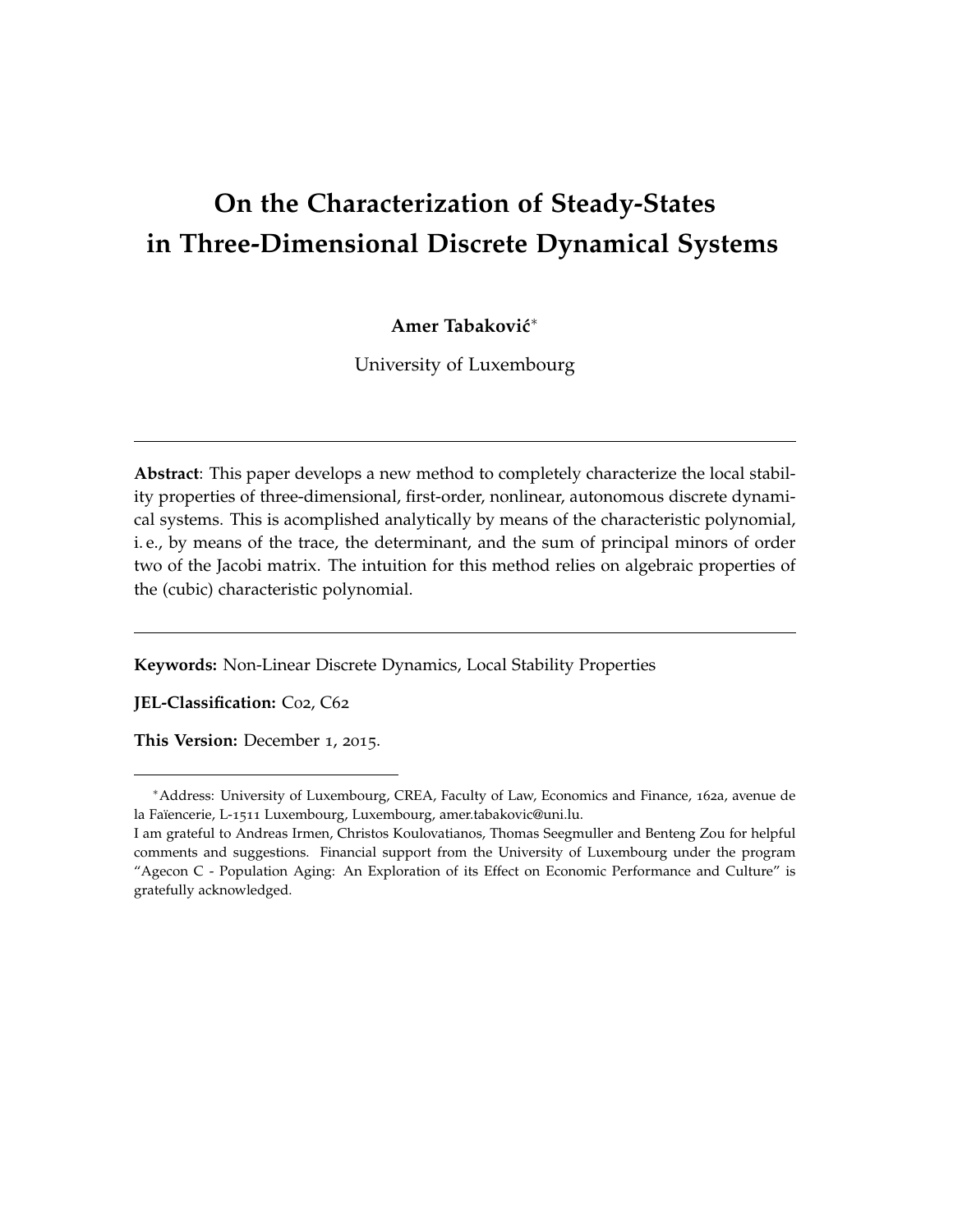## **1 Introduction**

Many economic problems give rise to nonlinear dynamics for which there is rarely an explicit analytical solution. Instead, the economic theorist often turns to methods allowing to study the qualitative behavior of the dynamical economic system. Under certain conditions a lot may be learned about the dynamic behavior of a nonlinear system in the neighborhood of its steady-state equilibrium by approximating it with a linear system.

The present paper focuses on *three-dimensional, first-order, nonlinear, autonomous systems of difference equations* and proposes a simple method to fully characterize their local stability properties in the proximity of a steady-state equilibrium. The notion of a steady-state equilibrium is the mathematical counterpart of the notion of a long-run equilibrium in macroeconomic dynamical models: roughly speaking, a long-run equilibrium refers to a state that the economy tends to asymptotically and in which the variables either do not change or change only at a constant rate.

An important question is whether there are forces in the economy that tend to push the dynamical system back toward its steady-state equilibrium if the latter is perturbed, *i*.*e*., whether the steady-state equilibrium is locally stable. To determine the local stability properties around the steady-state equilibrium of a nonlinear system one may use its linear approximation and study the roots of the associated characteristic equation. More precisely, the stability properties depend on the relative magnitude of the roots with respect to the unit circle. The equilibrium of any autonomous system of difference equations is locally stable (a sink) if all roots of the associated characteristic polynomial have modulus less than unity. Strictly speaking, if at least one root has modulus greater than unity, the system is unstable. It is called an unstable node (a source) if all roots have modulus greater than unity. The steady-state equilibrium is referred to as a saddle point if one or more but not all roots have modulus greater than unity.<sup>2</sup>

The above suggests that we do not need to solve for the roots of the characteristic equation explicitly. This is a great advantage since the coefficients of the characteristic polynomial often consist of unknown parameters of the underlying economic model. Rather, what we require is a way to determine the magnitude of the roots relative to the unit circle without having to solve explicitly for the roots of the characteristic polynomial.

The new method proposed in the present paper exploits algebraic properties of the characteristic equation, to fully characterize the local stability properties of a steadystate equilibrium. The paper builds on and extends previous work of Brooks (2004) who develops conditions for the system to be a sink. Similar to the well-known case of two-dimensional systems, we show how to fully characterize local stability of threedimensional, first-order, nonlinear, autonomous systems by means of inequality conditions in terms of the trace, the sum of principal minors of order two and the determinant

<sup>2</sup>A precise classification of local stability properties is given in Section 2.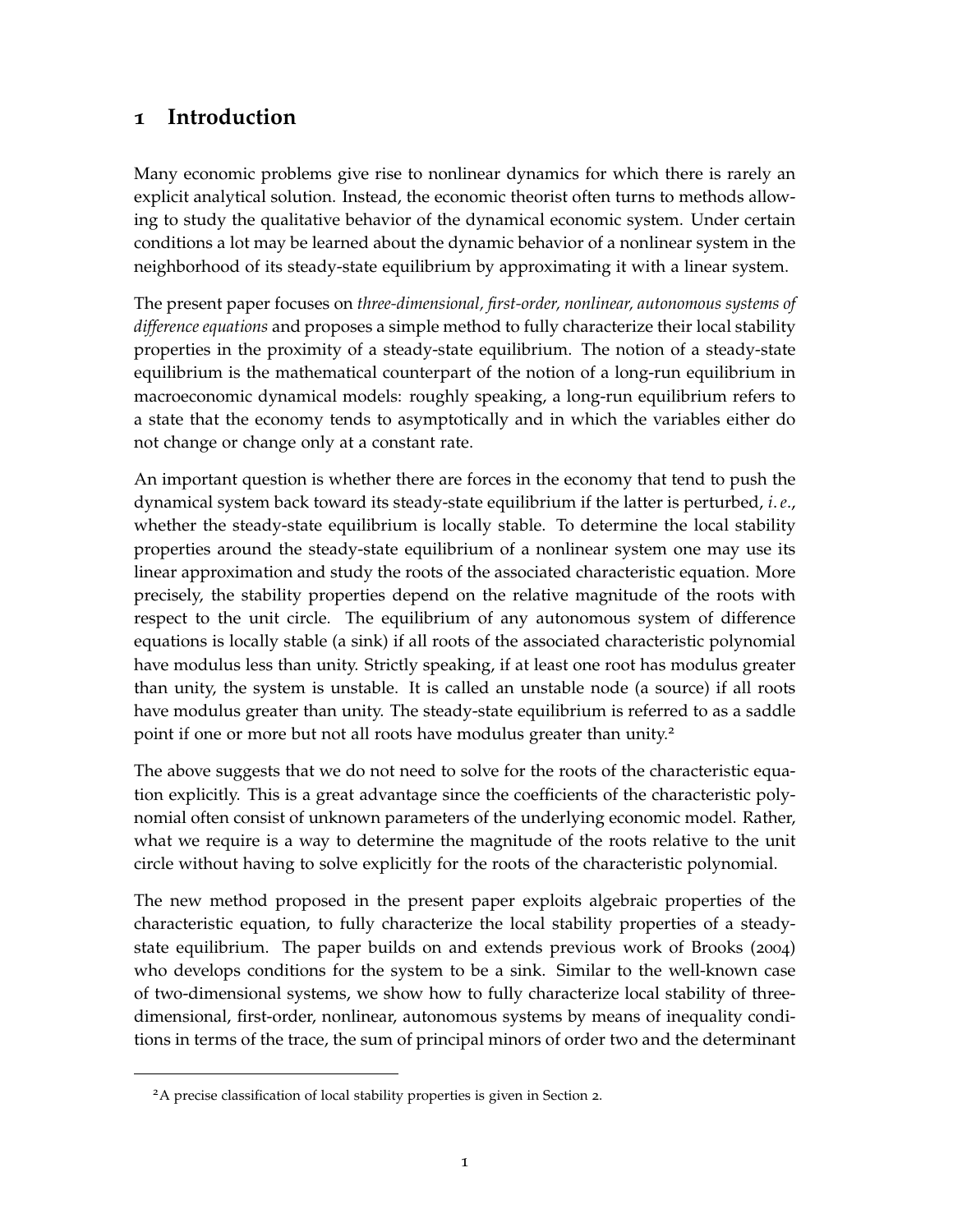of the associated Jacobian matrix. These conditions allow to determine the position of the roots of the characteristic polynomial relative to the unit circle without having to solve the characteristic polynomial.<sup>3</sup>

In particular, the paper presents simple conditions to characterize saddle-point equilibria which arise frequently in economic dynamics.<sup>4</sup> Systems with the saddle-point property are in general dominated by the unstable root(s) and move away from the steady-state equilibrium. This is why they are unstable according to mathematical definition. However, there is some initial point from which those systems converge to the steady-state equilibrium. In many economic problems it is possible to place the system on precisely this initial point since not all initial values of the variables of interest are predetermined. While the initial value of state variables is predetermined by the history of the economy, the initial value of choice (jump) variable(s) may be discontinuously chosen. If there are as many jump variables as there are unstable roots, the values of the jump variables may be chosen so as to place the system on the unique stable path toward the steady state.<sup>5</sup> Therefore, contrary to mathematical definition, many economists have come to refer to economic models that feature saddle-point equilibria as being "saddlepath stable".<sup>6</sup> In light of this, having simple conditions which tell whether a unique convergent path, multiple paths, or no saddle-path exists is desirable.

The merits of the new method proposed here are threefold. First, it is simple as it requires no knowledge of advanced mathematics. Second, the underlying intuition is easy to grasp as it builds on the well-known characterization of two-dimensional systems. Third, as a consequence it has a relatively low calculatory demand.

The remainder of this paper is organized as follows. Section 2 outlines some important concepts. In particular, we define the notion of a steady-state equilibrium and provide

<sup>3</sup>The method developed in the present paper is also complementary to Barinci and Drugeon (2005), who are interested in determinacy properties of three-dimensional discrete time systems. While these authors develop a geometric intuition for determinacy, which extends the well-known geometric representation of two-dimensional systems, the present method and its intuitive appeal are based on algebraic properties of the cubic characteristic equation.

<sup>4</sup>Examples of dynamic (macro-) economic models described by three difference equations include twosector AK models of economic growth, growth models with habit formation à la catching-up with the Joneses (see e.g. Alonso-Carrera, Caballé, and Raurich (2005)), or the neoclassical growth model with capital- and labor-augmenting technical change (Irmen and Tabaković (2015)).

<sup>5</sup> If, however, there are fewer unstable roots than jump variables, it is not possible to determine a unique initial point in the state space from which the economy embarks on a convergent path. Roughly speaking, one (or more) jump variable remains "free" to take any value. Hence, in such a case there are infinitely many paths toward steady-state equilibrium, a feature which is not compatible with the rational expectations assumption in many economic models. If, on the other hand, there are more unstable roots than jump variables, the steady-state equilibrium is unstable and there is no point in the state space from which the system would converge.

<sup>6</sup>According to Azariadis (1993), p. 40, "Saddlepath solutions often make good economic sense... Actual economies, after all, rarely display "explosive" behavior."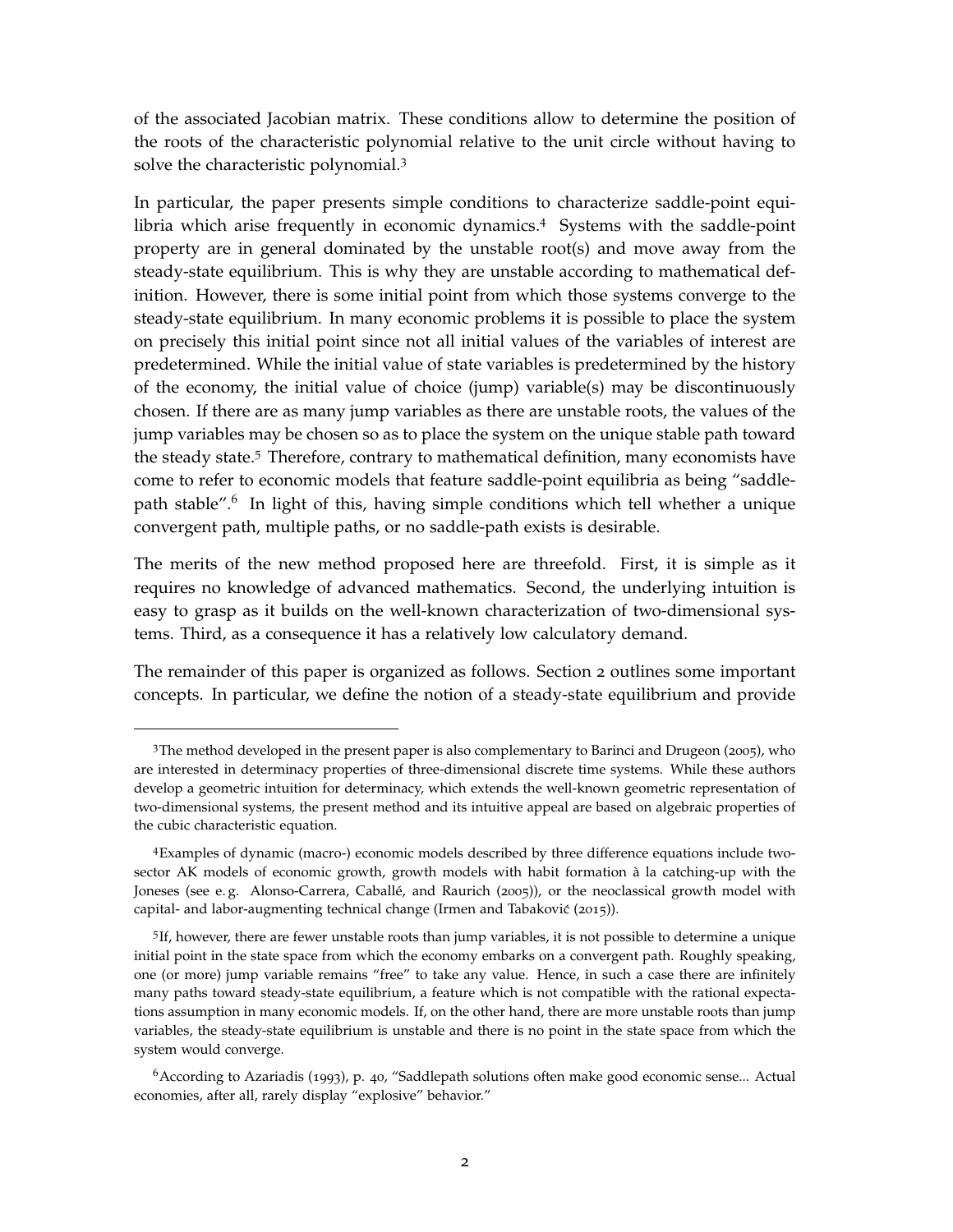a classification of its local stability properties. Section 3 contains the main result of the paper and develops the intuition for the proposed method. Section 4 concludes. All proofs are contained in Section 5, the Appendix.

## **2 Three-Dimensional Systems: Steady-State Equilibrium and Classification of Local Stability Properties**

Consider the three-dimensional system of autonomous, nonlinear, first-order difference equations, where the evolution of the vector of state variables, *x<sup>t</sup>* , is governed by the nonlinear system

$$
x_{t+1} = \Phi(x_t), \quad t = 0, 1, 2, \cdots,
$$
 (2.1)

where  $\Phi : \mathbb{R}^3 \to \mathbb{R}^3$ . More precisely,

$$
x_{1,t+1} = \phi^1(x_{1,t}, x_{2,t}, x_{3,t})
$$
  
\n
$$
x_{2,t+1} = \phi^2(x_{1,t}, x_{2,t}, x_{3,t})
$$
  
\n
$$
x_{3,t+1} = \phi^3(x_{1,t}, x_{2,t}, x_{3,t}),
$$

where  $\phi^i$  :  $\mathbb{R}^3 \to \mathbb{R}$ ,  $i = 1, 2, 3$ , is a continuously differentiable, nonlinear and timeindependent (autonomous) function, and the initial value of the vector of state variables,  $x_0 = (x_{1,0}, x_{2,0}, x_{3,0})$ , is given.

A solution to system (2.1) is a trajectory of the vector of state variables,  ${x_t}_{t=1}^{\infty}$  $\sum_{t=0}^{\infty}$  such that the law of motion is satisfied at any time *t*. A value of the vector of state variables, *x<sup>t</sup>* , that, if attained, is invariant, i. e., sustained forever, under the law of motion, is called a steady-state equilibrium (stationary equilibrium, rest point, fixed point, or period-1 solution) of the system.

**Definition 1** *(Steady-State Equilibrium) Consider the discrete time, nonlinear dynamical system (*2.1). A steady-state equilibrium of (2.1) is a vector  $\bar{x} \in \mathbb{R}^3$  such that

$$
\bar{x}=\Phi\left( \bar{x}\right) .
$$

If the system is in a steady state and upon a sufficiently small perturbation it converges asymptotically back to this steady-state equilibrium, then this equilibrium is locally stable. Suppose  $\bar{x}$  is the unique steady-state equilibrium of system (2.1).<sup>7</sup> In order to characterize the local stability properties of the above system we need to linearly approximate it in the vicinity of the steady-state equilibrium,  $\bar{x}$ , which yields

<sup>7</sup> In general, there may be one steady-state equilibrium, many steady-state equilibria, or no steady-state equilibrium associated with a given nonlinear dynamical system.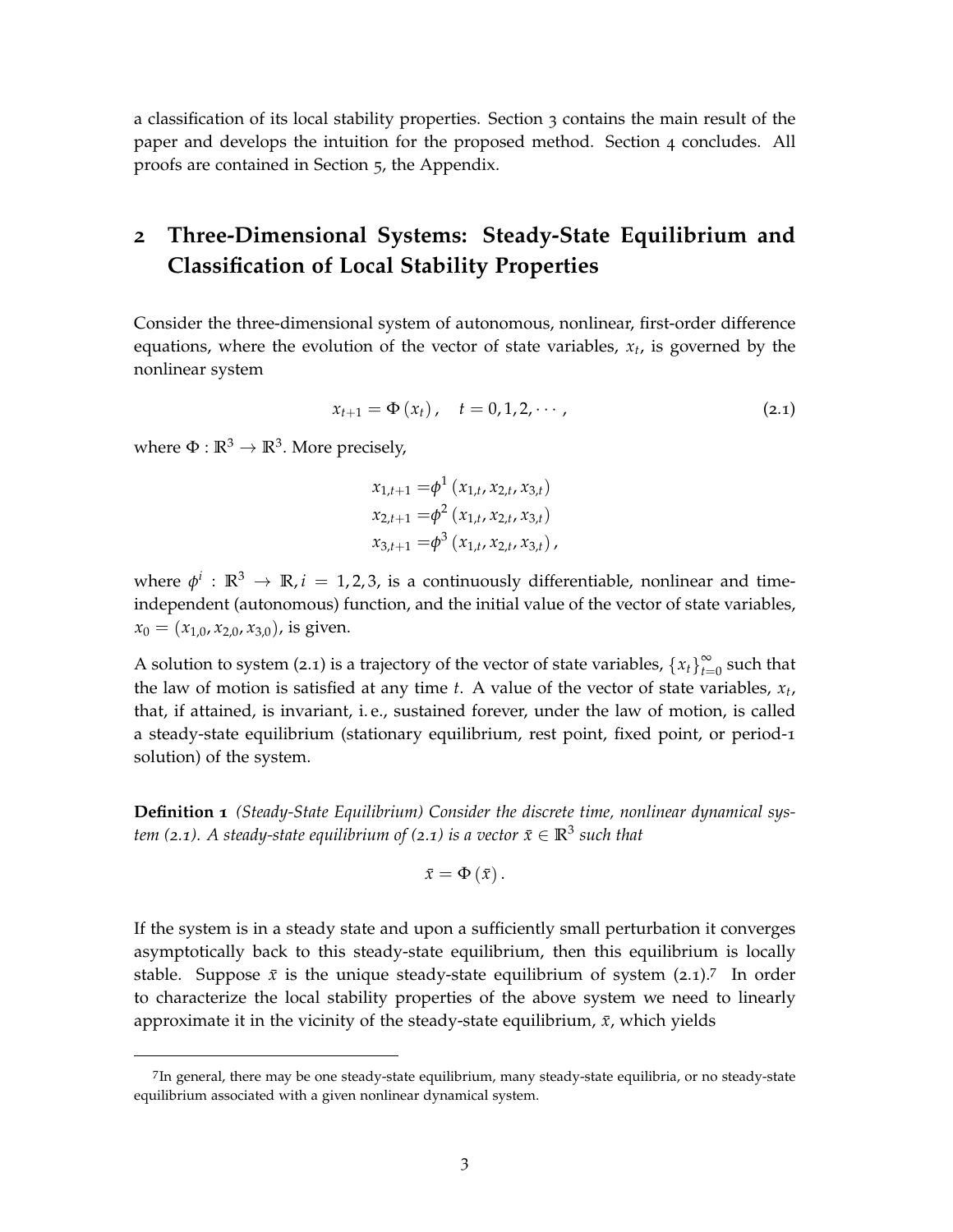$$
\begin{bmatrix} x_{1,t+1} \\ x_{2,t+1} \\ x_{3,t+1} \end{bmatrix} = \begin{bmatrix} \frac{\partial \phi^1(\bar{x})}{\partial x_{1,t}} & \frac{\partial \phi^1(\bar{x})}{\partial x_{2,t}} & \frac{\partial \phi^1(\bar{x})}{\partial x_{3,t}} \\ \frac{\partial \phi^2(\bar{x})}{\partial x_{1,t}} & \frac{\partial \phi^2(\bar{x})}{\partial x_{2,t}} & \frac{\partial \phi^2(\bar{x})}{\partial x_{3,t}} \\ \frac{\partial \phi^3(\bar{x})}{\partial x_{1,t}} & \frac{\partial \phi^3(\bar{x})}{\partial x_{2,t}} & \frac{\partial \phi^3(\bar{x})}{\partial x_{3,t}} \end{bmatrix} \begin{bmatrix} x_{1,t} \\ x_{2,t} \\ x_{3,t} \end{bmatrix} + \begin{bmatrix} \phi^1(\bar{x}) - \sum_{j=1}^3 \frac{\partial \phi^1(\bar{x})}{\partial x_{j,t}} \bar{x}_j \\ \phi^2(\bar{x}) - \sum_{j=1}^3 \frac{\partial \phi^2(\bar{x})}{\partial x_{j,t}} \bar{x}_j \\ \phi^3(\bar{x}) - \sum_{j=1}^3 \frac{\partial \phi^3(\bar{x})}{\partial x_{j,t}} \bar{x}_j \end{bmatrix}
$$

Thus, the linear approximation to the nonlinear system in the vicinity of the steady-state equilibrium may be written as

$$
x_{t+1} = Jx_t + Z,\tag{2.2}
$$

.

where  $J = D\Phi(\bar{x})$  is the Jacobian matrix of  $\Phi(x_t)$  evaluated at steady-state equilibrium,  $\bar{x}$ , and *Z* is the constant column vector.

Let the three eigenvalues of the Jacobian matrix be given by  $\lambda_i$ , where  $i = 1, 2, 3$ . To find the eigenvalues we must find the solution to the associated characteristic polynomial given by

$$
c(\lambda) \equiv \lambda^3 - a_1 \lambda^2 + a_2 \lambda - a_3 = 0, \tag{2.3}
$$

where the coefficients  $a_1$ ,  $a_2$ ,  $a_3$  are real numbers. Moreover, one can show that

$$
a_1 = tr(J),
$$
  
\n
$$
a_2 = \sum M_2(J),
$$
  
\n
$$
a_3 = det(J),
$$

where  $tr(I), \sum M_2(I)$ , and  $det(I)$  denote, respectively, the trace, the sum of principal minors of order two, and the determinant of the Jacobian matrix, *J*. Thus, the eigenvalues of the Jacobian matrix are the roots of the characteristic polynomial  $c(\lambda)$ , and we will, henceforth, use the two interchangeably.

To rule out a Jacobi matrix that has eigenvalues with modulus one we invoke the concept of a hyperbolic steady-state equilibrium.

**Definition 2** *(Hyperbolic Steady-State Equilibrium)* The steady-state equilibrium,  $\bar{x}$ , is hyper*bolic if none of the eigenvalues of*  $J = D\Phi(\bar{x})$  *lies on the unit circle, i.e., if*  $\mid \lambda_i \mid \neq 1$ *, for*  $i = 1, 2, 3.$ 

Given a hyperbolic steady-state equilibrium, the Hartman-Grobman Theorem states that we may study the local behavior of the linearly approximated system (2.2) to assess the local behavior of the nonlinear system (2.1) in the proximity of its steady-state equilibrium.<sup>8</sup>

<sup>8</sup>For a proof see Hartman (1964).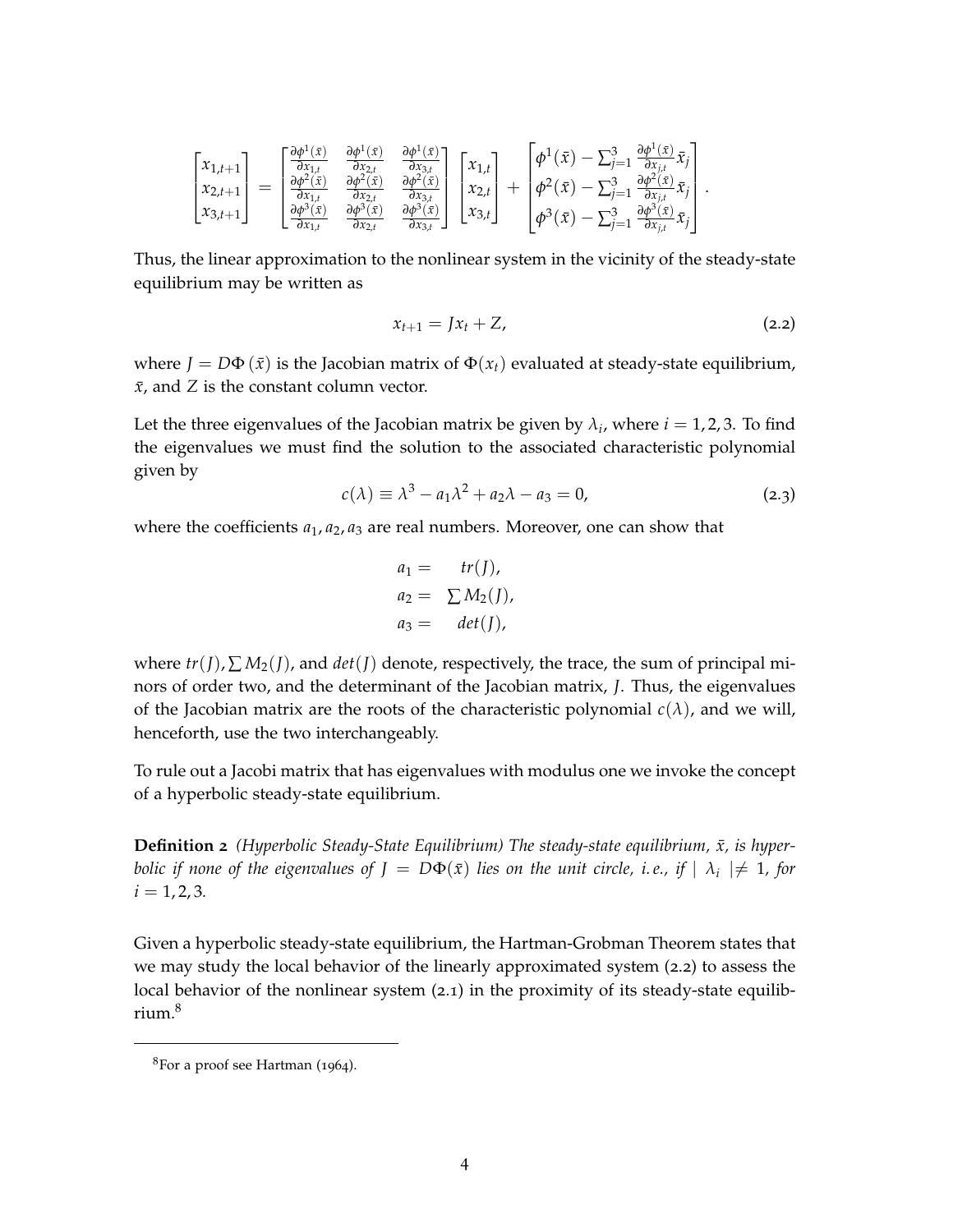Hence, to characterize the local behavior of the nonlinear system in the proximity of the steady-state equilibrium we need to determine the magnitude of the eigenvalues of the Jacobian matrix relative to the unit circle. Before we move on to that task it is useful to classify the local stability properties of the nonlinear system (2.1) in terms of the magnitude of its eigenvalues.

**Definition 3** *(Local Stability when all Eigenvalues are Real) Consider the discrete, nonlinear dynamical system in* (2.1) with a steady-state equilibrium,  $\bar{x}$ . The linearized system is given *by (2.2). The associated Jacobian matrix has three real eigenvalues*  $\lambda_i$  *(i*  $= 1, 2, 3$ *).* 

- (*i*) The steady-state equilibrium  $\bar{x}$  is called a stable node if  $| \lambda_i |$  < 1 for all  $i = 1, 2, 3$ .
- (*ii*) The steady-state equilibrium  $\bar{x}$  is called a two-dimensional saddle if one  $| \lambda_i |$  > 1.
- *(iii)* The steady-state equilibrium  $\bar{x}$  is called a one-dimensional saddle if one  $| \lambda_i |$  < 1.
- (*iv*) The steady-state equilibrium  $\bar{x}$  is called an unstable node if  $| \lambda_i |$  > 1 for all i = 1, 2, 3.

**Definition 4** *(Local Stability with Complex Eigenvalues) Consider the discrete, nonlinear dynamical system in (2.1) with a steady-state equilibrium,*  $\bar{x}$ *. The linearized system is given by* (2.2). The associated Jacobian matrix has a pair of complex eigenvalues  $\lambda_{1/2} = \rho \pm \omega i$ *and one real eigenvalue λ*3*.*

- (*i*) *The steady-state equilibrium*  $\bar{x}$  *is called a sink if*  $| \lambda_i |$  < 1 *for all i* = 1, 2, 3.
- *(ii) The steady-state equilibrium*  $\bar{x}$  *is called a two-dimensional saddle if one*  $| \lambda_3 | > 1$ *.*
- *(iii) The steady-state equilibrium*  $\bar{x}$  *is called a one-dimensional saddle if one*  $| \lambda_3 |$  < 1*.*
- *(iv)* The steady-state equilibrium  $\bar{x}$  is called a source if  $| \lambda_i |$  > 1 for all i = 1, 2, 3.

### **3 Characterization of Local Stability in 3D Discrete Systems**

This section develops necessary and sufficient conditions for the characterization of local stability properties of three-dimensional systems as defined in Definitions 3 and 4 in terms of  $tr(I)$ ,  $\sum M_2(I)$  and  $det(I)$ . The intuition comes from the well-known case of two-dimensional systems. In the latter, if the eigenvalues of the Jacobian matrix are real and distinct, analytical conditions for the various types of stability of the steady-state equilibrium are obtained by evaluating the associated characteristic polynomial at  $\lambda =$  $\pm 1$ . If, on the other hand, the system possesses complex eigenvalues, which occur if the discriminant of the characteristic polynomial is smaller than zero, the stability properties of the steady-state equilibrium may be inferred from the value of the determinant of the Jacobian matrix. Since the product of the eigenvalues is equal to the determinant of the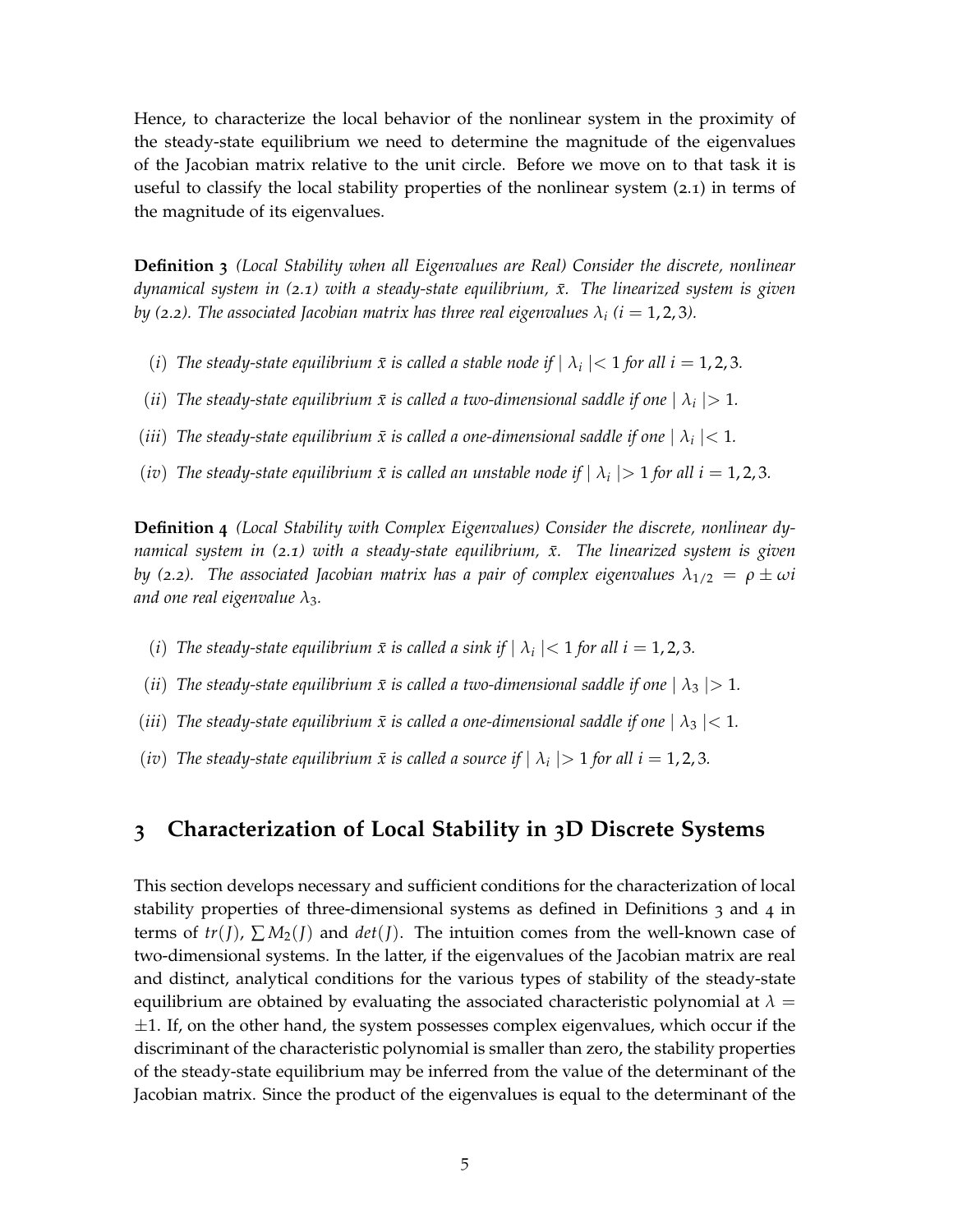Jacobian matrix,  $det(\tilde{J}) \leq 1$  tells whether the system is a sink or a source, respectively.<sup>9</sup> We extend this approach to a system of three difference equations. To do that we will make use of Descartes' rule of signs and we will introduce an auxiliary characteristic equation, to be specified shortly.

#### **3.1 An Intuitive Approach to Three-Dimensional Systems**

For the purpose of gaining intuition it is useful to recall some basic properties of cubic equations. To that end consider the characteristic polynomial (2.3) of the linearized three-dimensional system which we restate for convenience

$$
c(\lambda) \equiv \lambda^3 - tr(J)\lambda^2 + \sum M_2(J)\lambda - det(J).
$$
 (2.3)

Notice first that all cubic equations have either one real root, or three real roots. With a positive coefficient of  $\lambda^3$  the function  $c(\lambda)$  goes to negative infinity as  $\lambda \to -\infty$  and to positive infinity as  $\lambda \to \infty$ . Therefore, by continuity, the graph of a cubic equation must cross the horizontal axis at least once giving at least one real root.

Evaluation of (2.3) at  $\lambda = \pm 1$  will, in general, not determine the magnitude of all roots. Roughly speaking, this is because evaluating a cubic equation like (2.3) at  $\lambda = \pm 1$ delivers two reference points while the equation has three roots. Therefore, there is typically not sufficient information to infer the position of all three eigenvalues relative to the interval  $(-1, 1)$ . To illustrate this consider the following example.

**Example 1:** (Characteristic Polynomial of a Three-Dimensional, First-Order Discrete Dynamical System)

*Consider a linearly approximated nonlinear three-dimensional, first-order discrete dynamical system with associated characteristic polynomial,*

$$
c(\lambda) = \lambda^3 - tr(J)\lambda^2 + \sum M_2(J)\lambda - det(J) = 0,
$$

*and suppose the coefficients are such that the characteristic polynomial possesses two positive and one negative root. The crucial point to observe is that the two positive roots may come in three combinations. Both might be smaller than* 1*, or both might be larger than* 1*, or one might be smaller than* 1 *and the other larger. Because there is only one negative root, clearly, evaluating c*(*λ*) *at* −1 *will tell us whether the negative root has magnitude greater or smaller than*  $-1$ *. On the other hand, because there are two positive roots evaluating c(* $\lambda$ *) at* 1 *does not necessarily provide clear-cut information. To highlight the issue consider the three Panels in Figure 3.1 which depict the three possible cases with respect to the combination of the positive roots. In all three cases the negative root is chosen, without loss of generality, to have magnitude*

<sup>9</sup>For a detailed characterization of the qualitative local stability properties of planar systems see, e. g., Azariadis (1993) or Galor (2007).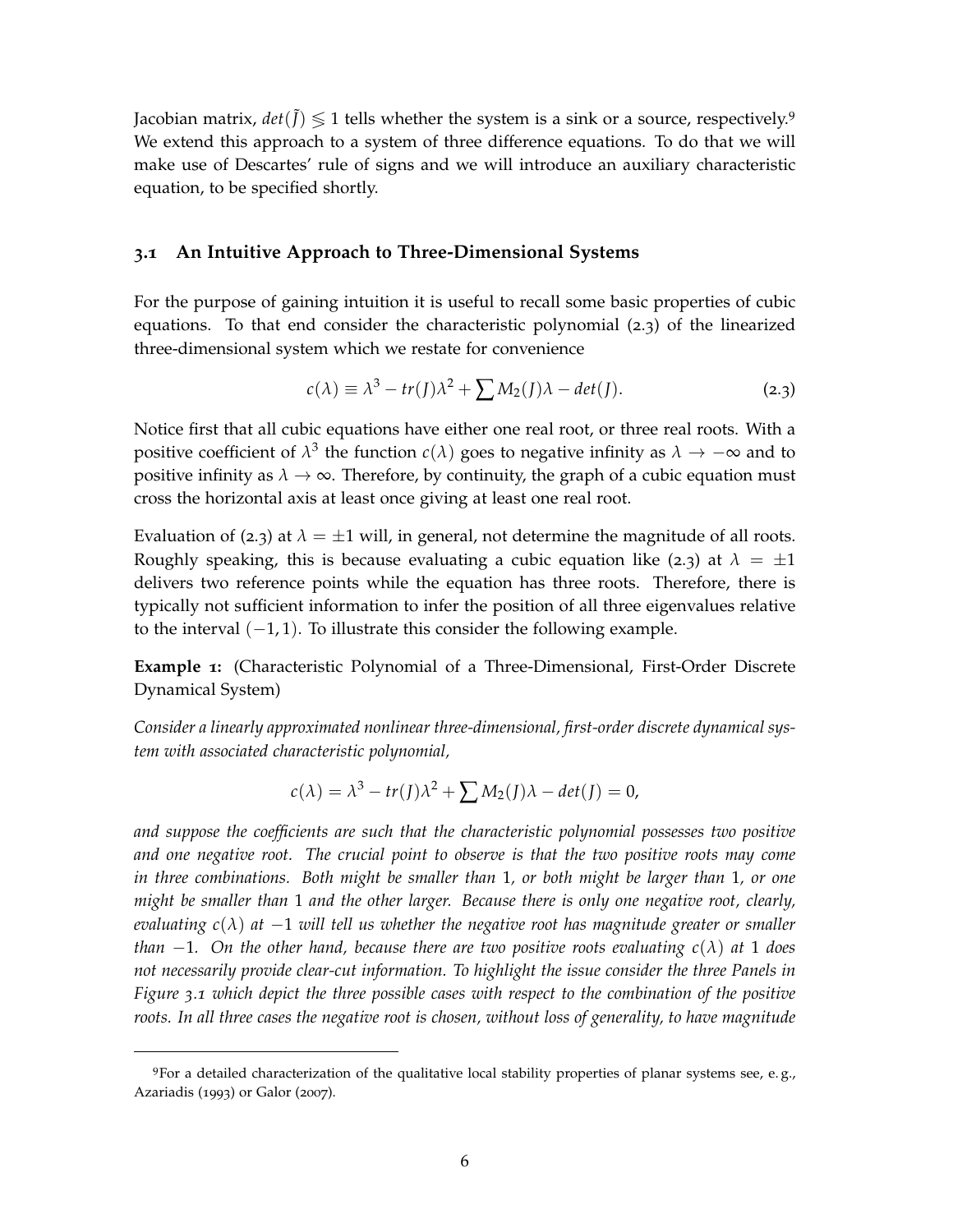*greater than* −1*. Thus, what we expect to see is that c*(−1) < 0 *which proves true upon a glance at each of the figures. Turning to the positive roots, and evaluating the characteristic polynomial at* 1 *we notice that it delivers a definite result if and only if one of the positive roots has magnitude smaller than* 1 *and the other larger than* 1*. Panel* 2 *of Figure 3.1 illuminates this case. If the characteristic polynomial possesses one negative and two positive real roots, then c*(1) < 0 *implies unambiguously that one of the positive roots is smaller than* 1 *and the other is larger. In contrast, if both positive roots are smaller or larger than* 1*, then c*(1) > 0 *and we cannot infer whether the roots are smaller or larger than* 1*. This case is illustrated in Panels* 1 *and* 3 *of Figure 3.1. In the same vein, one may gain intuition for why the information contained*



Figure 3.1: Characteristic equation of a linear three-dimensional, first-order discrete dynamical system. Coefficient values are chosen such that it possesses two positive and one negative root.

*in the characteristic polynomial alone does not suffice for all other possible sign combinations of the real roots.*

Moreover, when faced with a cubic equation there is no easy way to tell whether it possesses only real roots or not. One may evaluate the associated discriminant, which in case of equation (2.3) is given by

$$
\Delta = 18tr(J) \sum M_2(J) det(J) - 4(tr(J))^3 det(J) + (tr(J))^2 (\sum M_2(J))^2 - 4 (\sum M_2(J))^3 - 27 (det(J))^2.
$$

If  $\Delta > 0$ , the cubic equation has three distinct real roots, if  $\Delta = 0$  it has a multiple root and all roots are real, and if  $\Delta < 0$ , the equation has two complex roots and one real root. Knowing that  $tr(I)$ ,  $\sum M_2(I)$ , and  $det(I)$  usually all consist of a combination of unknown elements of the Jacobian matrix it will, in general, not be possible to sign  $\Delta$ .<sup>10</sup>

In order to pin down the qualitative properties of the linearized system (2.2) we require additional sources of information. More precisely, we will use two additional sources of information: Descartes' rule of signs and an *auxiliary characteristic polynomial*, which we present in turn.

Descartes' rule of signs allows us to pin down the signs of the real root(s). It turns out to be useful to know, in case all roots are real, whether the characteristic equation

<sup>&</sup>lt;sup>10</sup>Compare this to the discriminant  $\Delta = (tr(I))^2 - 4det(J)$  associated with the characteristic polynomial of a two-dimensional system which is disproportionately easier to sign.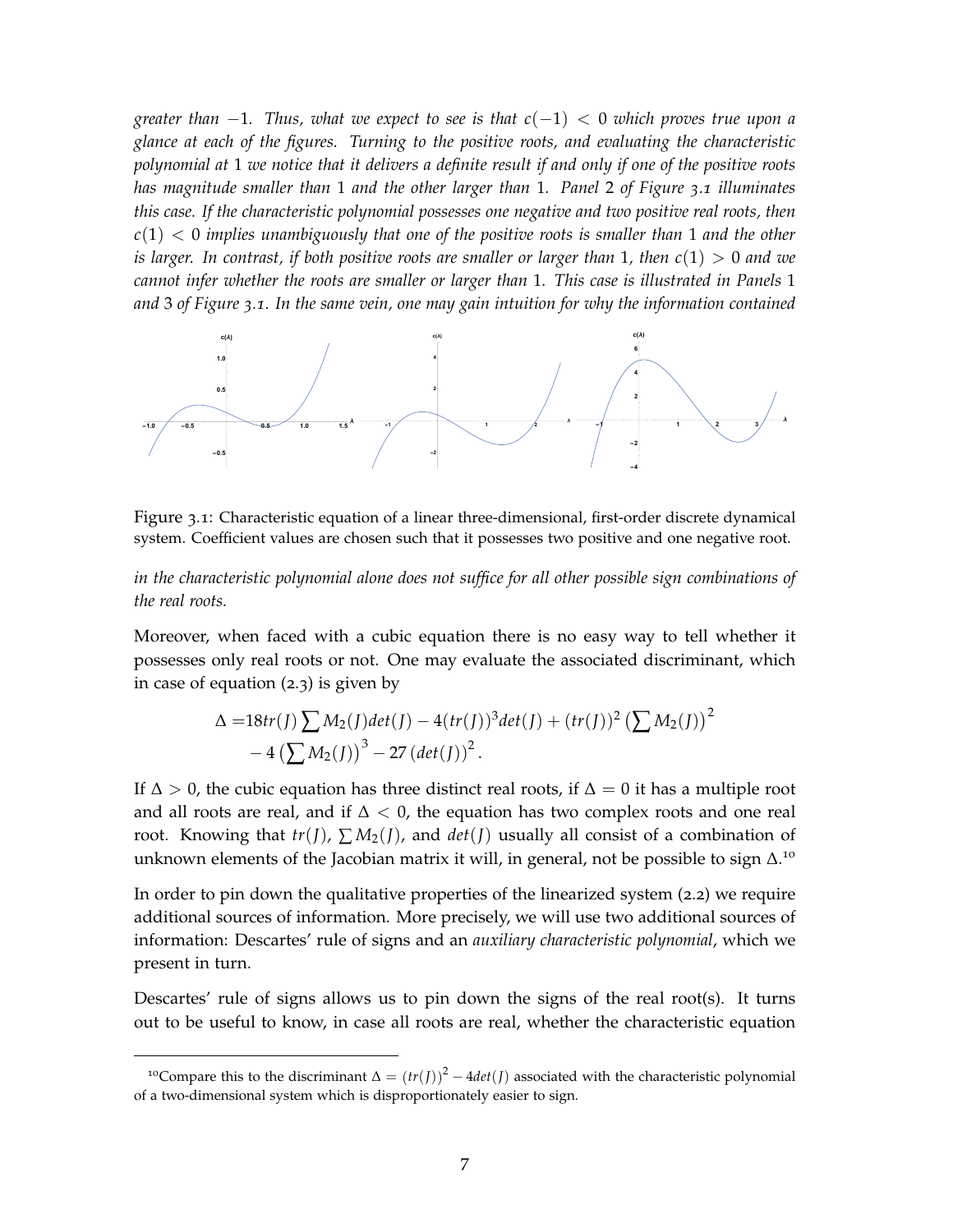admits only roots of the same sign or of opposite signs. Descartes' rule of signs says that if the terms of a polynomial with real coefficients are ordered by descending variable exponent, then the number of positive roots of the polynomial is at most equal to the number of sign changes between consecutive nonzero coefficients, or is less than it by an even number. Moreover, the number of negative roots is at most equal to the number of continuations in the signs of the coefficients.<sup>11</sup>

Applying this rule to the characteristic polynomial (2.3) delivers the following possibilities:

1. either all roots are real and positive, or there is one real positive root and a pair of complex roots if and only if

$$
tr(J) > 0, \quad \sum M_2(J) > 0, \quad \text{and} \quad det(J) > 0,
$$

2. either all roots are real and negative, or there is one real negative root and a pair of complex roots if and only if

$$
tr(I) < 0
$$
,  $\sum M_2(I) > 0$ , and  $det(I) < 0$ ,

3. one real positive and the remaining two either real negative or a pair of complex roots occurs if either

$$
tr(I) < 0
$$
,  $\sum M_2(I) > 0$ , and  $det(I) > 0$   
or,  
 $tr(I) > 0$ ,  $\sum M_2(I) < 0$ , and  $det(I) > 0$ ,  
or,  
 $tr(J) < 0$ ,  $\sum M_2(I) < 0$ , and  $det(I) > 0$ ,

4. one real negative root and the remaining two either real positive or a pair of complex roots occurs if either

$$
tr(J) < 0
$$
,  $\sum M_2(J) < 0$ , and  $det(J) < 0$ ,  
or,  
 $tr(J) > 0$ ,  $\sum M_2(J) > 0$ , and  $det(J) < 0$ ,  
or,  
 $tr(J) > 0$ ,  $\sum M_2(J) < 0$ , and  $det(J) < 0$ .

<sup>11</sup>See, e. g., Gandolfo (2009).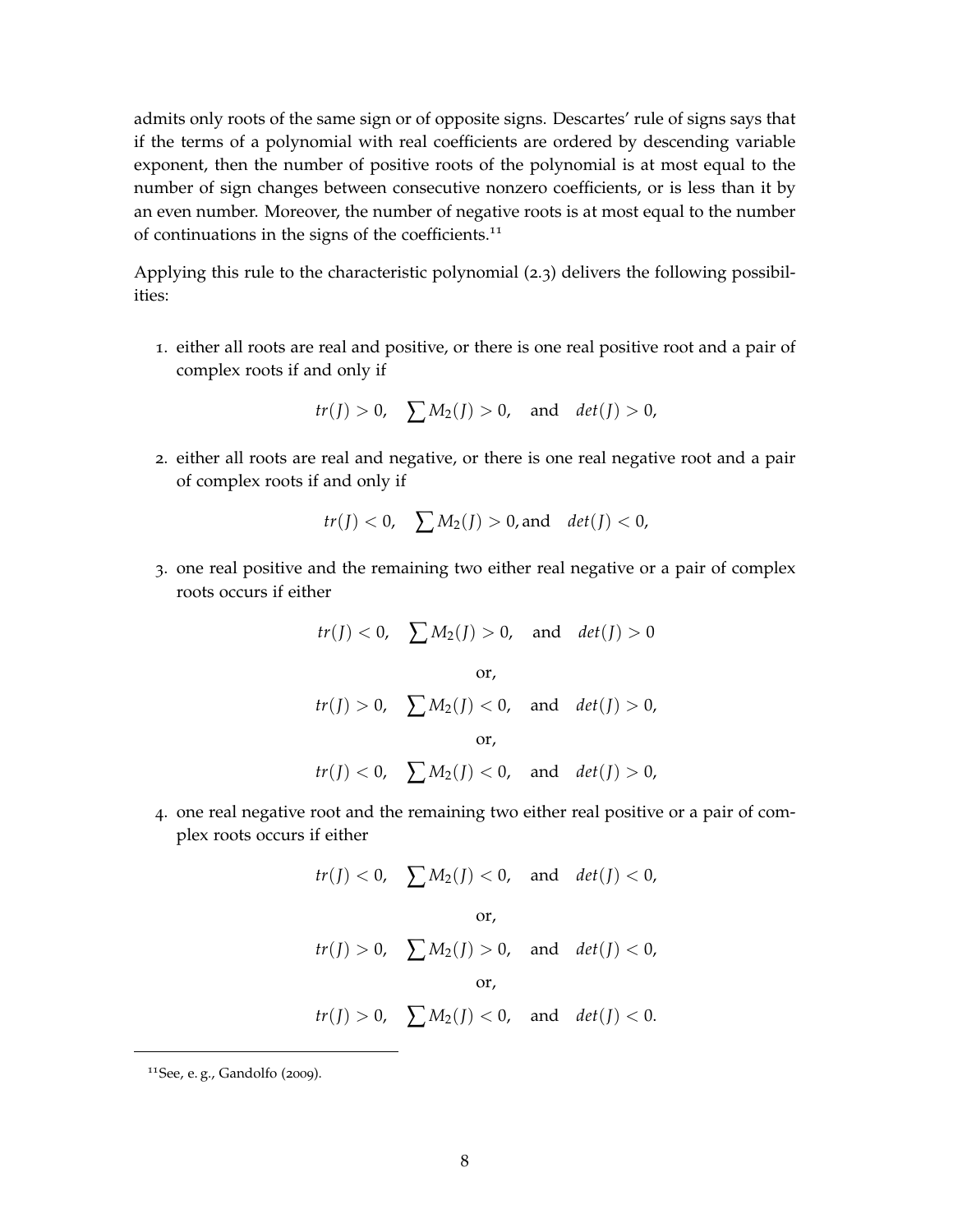The second, crucial, source of information is an *auxiliary characteristic polynomial*. To obtain the *auxiliary characteristic polynomial* we make use of the connection between the eigenvalues of the Jacobian matrix and the coefficients in the associated characteristic polynomial

$$
tr(J) = \lambda_1 + \lambda_2 + \lambda_3, \tag{3.1}
$$

$$
\sum M_2(J) = \lambda_1 \lambda_2 + \lambda_1 \lambda_3 + \lambda_2 \lambda_3, \tag{3.2}
$$

$$
det(J) = \lambda_1 \lambda_2 \lambda_3. \tag{3.3}
$$

Notice that equations  $(3.1)-(3.3)$  form a system of three equations which may be solved for any product pair of eigenvalues  $\lambda_i \lambda_j$ , with  $i = 1, 2, 3$ ,  $j = 1, 2, 3$ , and  $i \neq j$ , to result in the following Lemma:

#### **Lemma 1** *(Auxiliary Characteristic Polynomial)*

*The solution of equations (3.1*)-(*3.3*) for any pair of eigenvalues  $\lambda_i \lambda_j$ , with  $i = 1, 2, 3, j = 1, 2, 3$ , *and i*  $\neq$  *j, defines the auxiliary characteristic polynomial:* 

$$
\mathcal{C}(\mu) \equiv \mu^3 - \sum M_2(J)\mu^2 + \det(J)tr(J)\mu - [\det(J)]^2 = 0,
$$
\n(3.4)

*where*  $\mu \equiv \lambda_i \lambda_j$ , with  $i = 1, 2, 3$ ,  $j = 1, 2, 3$ , and  $i \neq j$ .

Thus, by construction, the three roots of  $(3.4)$  are the three product pairs of the three roots of the characteristic polynomial (2.3), say  $\mu_1 = \lambda_1 \lambda_2$ ,  $\mu_2 = \lambda_1 \lambda_3$ , and  $\mu_3 = \lambda_2 \lambda_3$ . Notice that this is indispensable for determining the magnitude of all three roots, irrespective of them being all real or not.<sup>12</sup>

Descartes' rule of signs, the characteristic polynomial (2.3) and the *auxiliary characteristic polynomial* (3.4) are all we need to determine the qualitative properties of the steady-state equilibrium of the three-dimensional system (2.1) irrespective of whether the roots of the characteristic polynomial are real or complex. To illustrate how the *auxiliary characteristic polynomial* may be used to analyze the stability properties of a steady-state equilibrium we apply it to the previous example.

**Example 2 (ctd.)** *Recall that we consider a system that possesses only real roots, two of which are positive. Moreover, consider the situation in which the positive roots are either both larger or both smaller than* 1*. Let*  $\lambda_2$  *and*  $\lambda_3$  *be the positive roots of*  $c(\lambda)$ *. Since the three roots of*  $C(\mu)$ *are the product pairs of the roots of*  $c(\lambda)$  *we know that only one root of*  $C(\mu)$  *is positive, say*  $\mu_3$ *. Moreover, using the fact that λ*<sup>2</sup> *and λ*<sup>3</sup> *are both either greater or smaller than one, we know that*  $\mu_3$  < 1 *if and only if*  $\lambda_{2,3}$  < 1, and, similarly,  $\mu_3 > 1$  *if and only if*  $\lambda_{2,3} > 1$ . Hence,  $\mathcal{C}(1) \geq 0$ *if and only if*  $\mu_3 \leq 1$ , and, consequently, the auxiliary characteristic polynomial provides the *additional information we need to characterize the stability of a steady-state equilibrium.*

<sup>12</sup>See also Brooks (2004).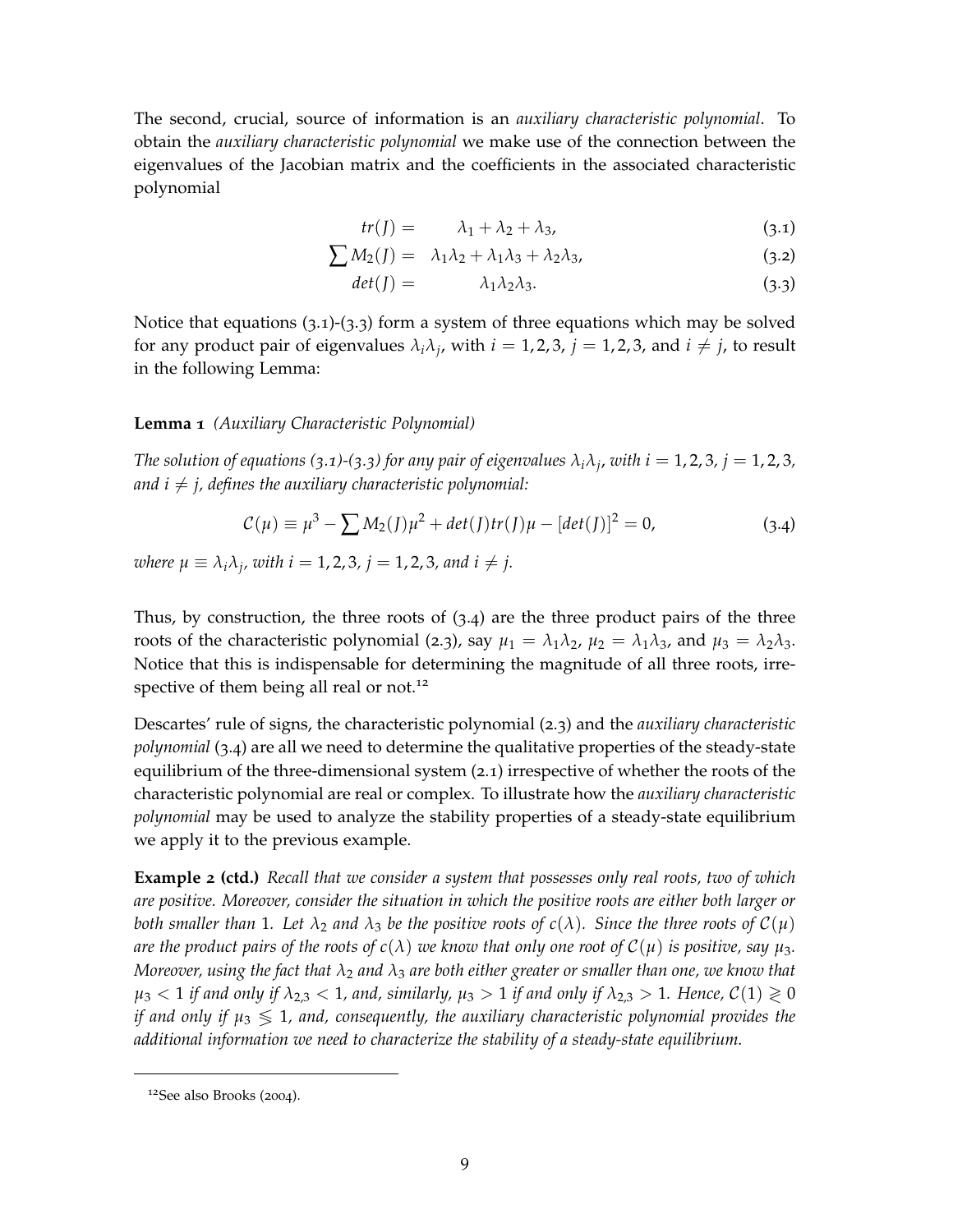#### **3.2 Local Stability in 3D Discrete Systems**

We are now ready to state the main results of the paper as Propositions 1-4.

**Proposition 1** *(Real and Distinct Eigenvalues of Same Sign) Consider the linearized discrete three-dimensional dynamical system (2.2). If the associated eigenvalues are real, distinct and have the same sign, i. e., if either*

$$
tr(I) > 0, \sum M_2(I) > 0, det(I) > 0
$$
  
or  
 $tr(J) < 0, \sum M_2(J) > 0, det(J) < 0,$ 

*then a steady-state equilibrium is a:*

*(i) Stable Node (i.e.*  $| \lambda_i |$  < 1*, i* = 1*,* 2*,* 3*)* 

$$
if and only if
$$

$$
c(1) > 0, \quad c(-1) < 0, \quad C(1) > 0, \quad and \quad det(J) < 1
$$

*(ii) Two-Dimensional Saddle (i.e. one*  $| \lambda_i | > 1$ ,  $i = 1, 2, 3$ *)* 

*if*  $c(1) < 0$ ,  $c(-1) > 0$ , and  $C(1) > 0$ , *or*  $c(1) < 0$ ,  $c(-1) > 0$ ,  $c(1) < 0$ , and  $det(J) < 1$ 

*(iii) One-Dimensional Saddle (i.e. one*  $| \lambda_i |$  < 1*, i* = 1*,* 2*,* 3*)* 

if and only if  
\n
$$
c(1) > 0
$$
,  $c(-1) < 0$ , and  $C(1) < 0$ ,  
\nor  
\n $c(1) > 0$ ,  $c(-1) < 0$ ,  $C(1) > 0$ , and det(*J*) > 1

*(iv) Unstable Node (i.e.*  $| \lambda_1 | > 1$ *, i* = 1, 2, 3*)* 

$$
if and only if
$$

$$
c(1) < 0, \quad c(-1) > 0, \quad \mathcal{C}(1) < 0, \quad \text{and} \quad \det(J) > 1
$$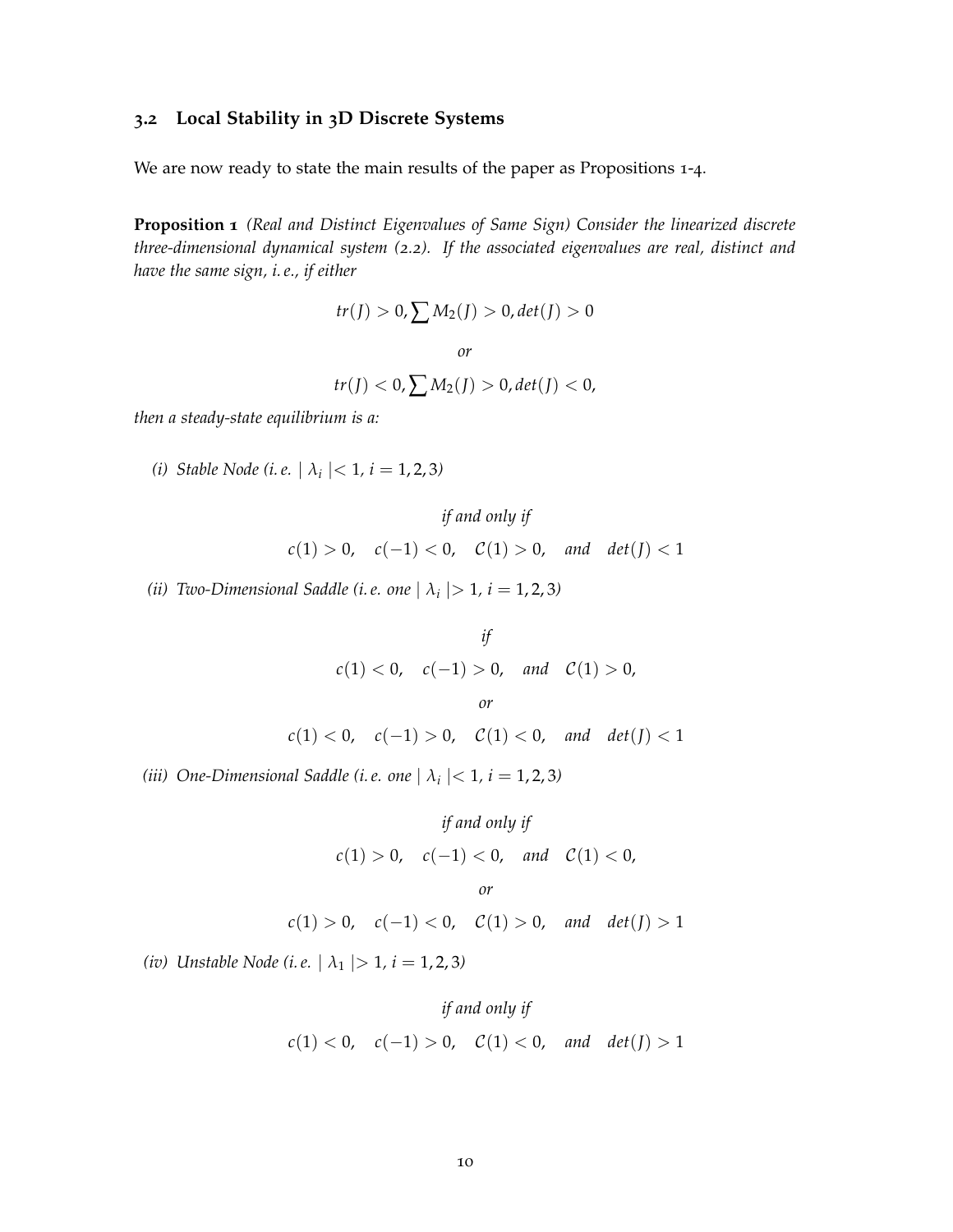**Proposition 2** *(One Real and a Pair of Complex Eigenvalues) Consider the linearized discrete three-dimensional dynamical system (2.2). If the associated eigenvalues consist of one real, and a pair of complex eigenvalues, which is possible in any configuration of tr*(*J*),  $\sum M_2(J)$ , *det*(*J*), *then a steady-state equilibrium is a:*

*(i) Stable Node (i.e.*  $| \lambda_i |$  < 1*, i* = 1*,* 2*,* 3*)* 

$$
if and only if
$$

$$
c(1) > 0, \quad c(-1) < 0, \quad and \quad C(1) > 0
$$

*(ii) Two-Dimensional Saddle (i.e. one*  $| \lambda_i | > 1$ ,  $i = 1, 2, 3$ *)* 

*if*  $c(1) < 0, \quad c(-1) > 0, \quad and \quad C(1) > 0,$ 

*(iii) One-Dimensional Saddle (i.e. one*  $| \lambda_i |$  < 1*, i* = 1*,* 2*,* 3*)* 

$$
if and only if
$$
  

$$
c(1) > 0, \quad c(-1) < 0, \quad and \quad C(1) < 0,
$$

*(iv) Unstable Node (i.e.*  $|\lambda_1| > 1$ *, i* = 1, 2, 3*)* 

$$
\text{if and only if} \\ c(1) < 0, \quad c(-1) > 0, \quad \mathcal{C}(1) < 0, \quad \text{and} \quad \det(J) > 1
$$

**Proposition 3** *(Real and Distinct Eigenvalues of Different Sign - Two Positive, One Negative) Consider the linearized discrete three-dimensional dynamical system (2.2). If the associated eigenvalues are real and distinct of which two are positive and one is negative, i. e., if either*

$$
tr(J) > 0, \sum M_2(J) > 0, det(J) < 0,
$$
  
or,  

$$
tr(J) > 0, \sum M_2(J) < 0, det(J) < 0,
$$
  
or,  

$$
tr(J) < 0, \sum M_2(J) < 0, det(J) < 0,
$$

*then a steady-state equilibrium is a:*

*(i) Stable Node (i.e.*  $| \lambda_i |$  < 1*, i* = 1*,* 2*,* 3*)* 

if and only if  

$$
c(1) > 0
$$
,  $c(-1) < 0$ , and  $C(1) > 0$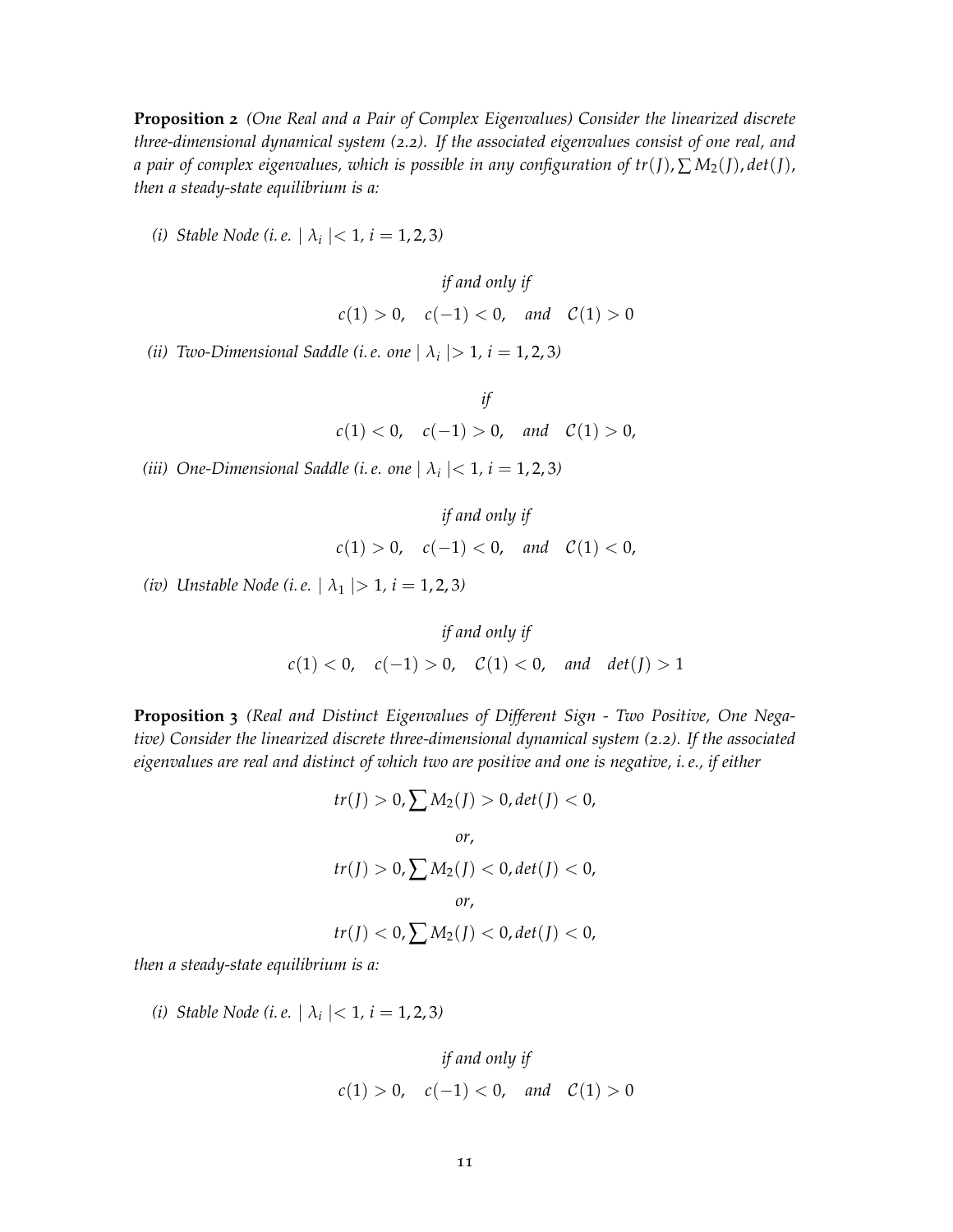*(ii) Two-Dimensional Saddle (i.e. one*  $| \lambda_i | > 1$ ,  $i = 1, 2, 3$ *)* 

if and only if  
\n
$$
c(1) > 0
$$
,  $c(-1) > 0$ , and  $C(1) > 0$ ,  
\nor  
\n $c(1) < 0$ , and  $c(-1) < 0$ 

*(iii) One-Dimensional Saddle (i.e. one*  $| \lambda_i |$  < 1*, i* = 1*,* 2*,* 3*)* 

if and only if  
\n
$$
c(1) > 0
$$
,  $c(-1) < 0$ , and  $C(1) < 0$ ,  
\nor  
\n $c(1) < 0$ , and  $c(-1) > 0$ 

*(iv) Unstable Node (i.e.*  $| \lambda_1 | > 1$ *, i* = 1, 2, 3*)* 

if and only if  

$$
c(1) > 0
$$
,  $c(-1) < 0$ , and  $C(1) > 0$ 

**Proposition 4** *(Real and Distinct Eigenvalues of Different Sign - Two Negative, One Positive) Consider the linearized discrete three-dimensional dynamical system (2.2). If the associated eigenvalues are real and distinct of which two are negative and one is positive, i. e., if either*

$$
tr(J) > 0, \sum M_2(J) < 0, det(J) > 0,
$$
  
or  

$$
tr(J) < 0, \sum M_2(J) > 0, det(J) > 0,
$$
  
or,  

$$
tr(J) < 0, \sum M_2(J) < 0, det(J) > 0,
$$

*then a steady-state equilibrium is a:*

*(i) Stable Node (i.e.*  $| \lambda_i |$  < 1*, i* = 1*,* 2*,* 3*)* 

$$
if and only if
$$

$$
c(1) > 0, \quad c(-1) < 0, \quad and \quad C(1) > 0
$$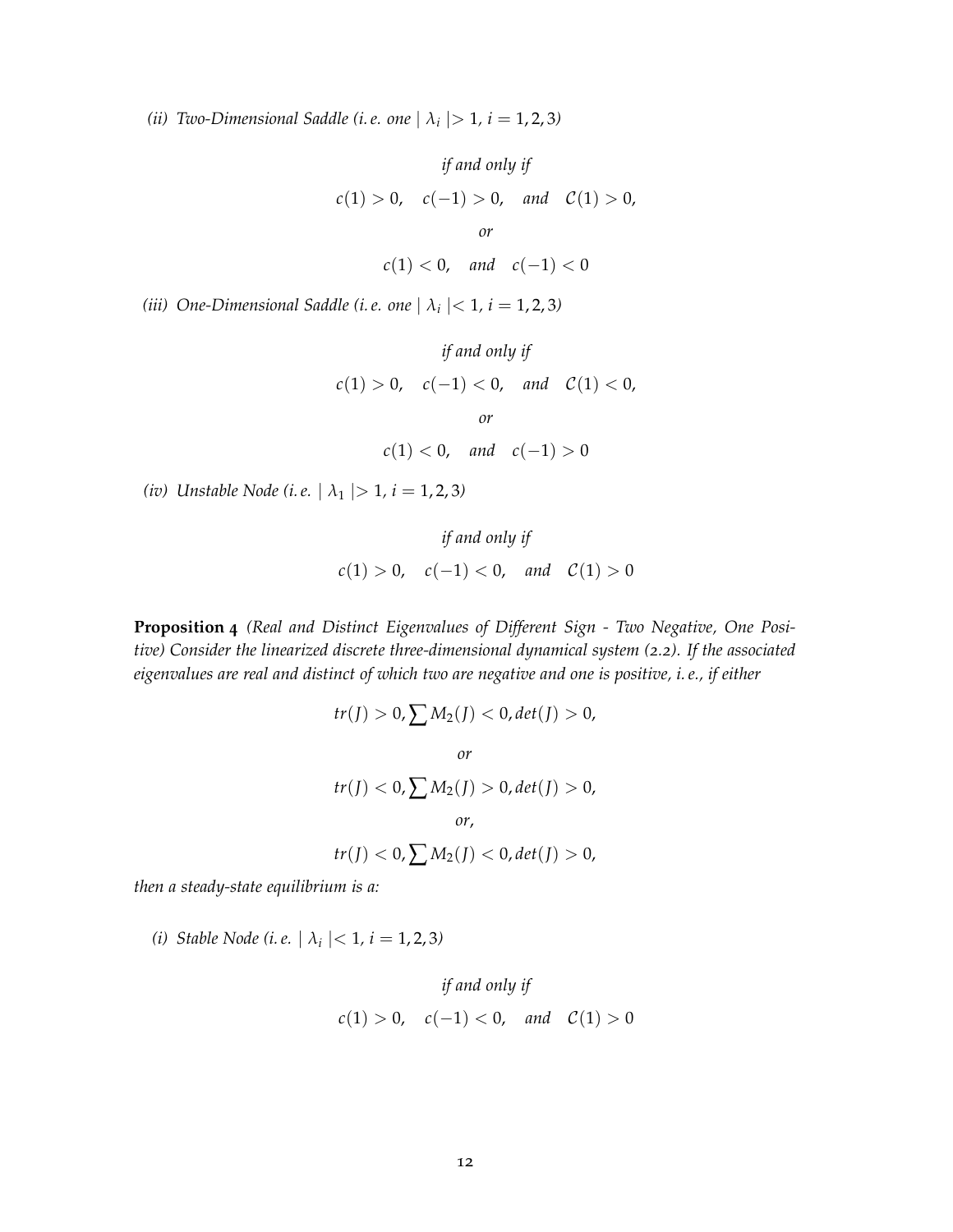*(ii) Two-Dimensional Saddle (i.e. one*  $| \lambda_i | > 1$ ,  $i = 1, 2, 3$ *)* 

if and only if  
\n
$$
c(1) < 0
$$
,  $c(-1) < 0$ , and  $C(1) > 0$ ,  
\nor  
\n $c(1) > 0$ , and  $c(-1) > 0$ 

*(iii) One-Dimensional Saddle (i.e. one*  $| \lambda_i |$  < 1*, i* = 1*,* 2*,* 3*)* 

if and only if  
\n
$$
c(1) > 0
$$
,  $c(-1) < 0$ , and  $C(1) < 0$ ,  
\nor  
\n $c(1) < 0$ , and  $c(-1) > 0$ 

*(iv) Unstable Node (i.e.*  $|\lambda_1| > 1$ *, i* = 1, 2, 3*)* 

if and only if  

$$
c(1) < 0
$$
,  $c(-1) < 0$ , and  $C(1) < 0$ 

## **4 Concluding Remarks**

The qualitative analysis of nonlinear dynamical systems for which there is no explicit solution is an important source of information about their dynamical behavior. One may study the local stability properties of such systems based on their linear approximation in the neighborhood of a steady-state equilibrium. The stability properties depend on how many roots of the associated characteristic polynomial lie within the unit circle.

The present paper develops a characterization of local stability of three-dimensional systems in terms of  $tr(J)$ ,  $\sum M_2(J)$  and  $det(J)$ . The underlying idea is intuitive as it draws upon general properties of cubic functions and builds on the existing method of characterizing the qualitative properties of two-dimensional (planar) systems in terms of  $tr(J)$  and  $det(J)$ .

Several other methods have been developed to determine the stability of discrete dynamical systems relying on inequalities that involve the coefficients of the characteristic polynomial, such as those by Schur (1917) and Cohn (1986) (the Schur-Cohn conditions), as well as those introduced by Samuelson  $(1941).<sup>13</sup>$  By contrast, Bistritz  $(1984)$  introduces

<sup>13</sup>For the statement of these conditions for three-dimensional (and, more generally, *n*-dimensional) systems consult Gandolfo (2009). Notice that for three-dimensional systems the Schur-Cohn and the Samuelson conditions are equivalent, as has been shown by Okuguchi and Irie (1990).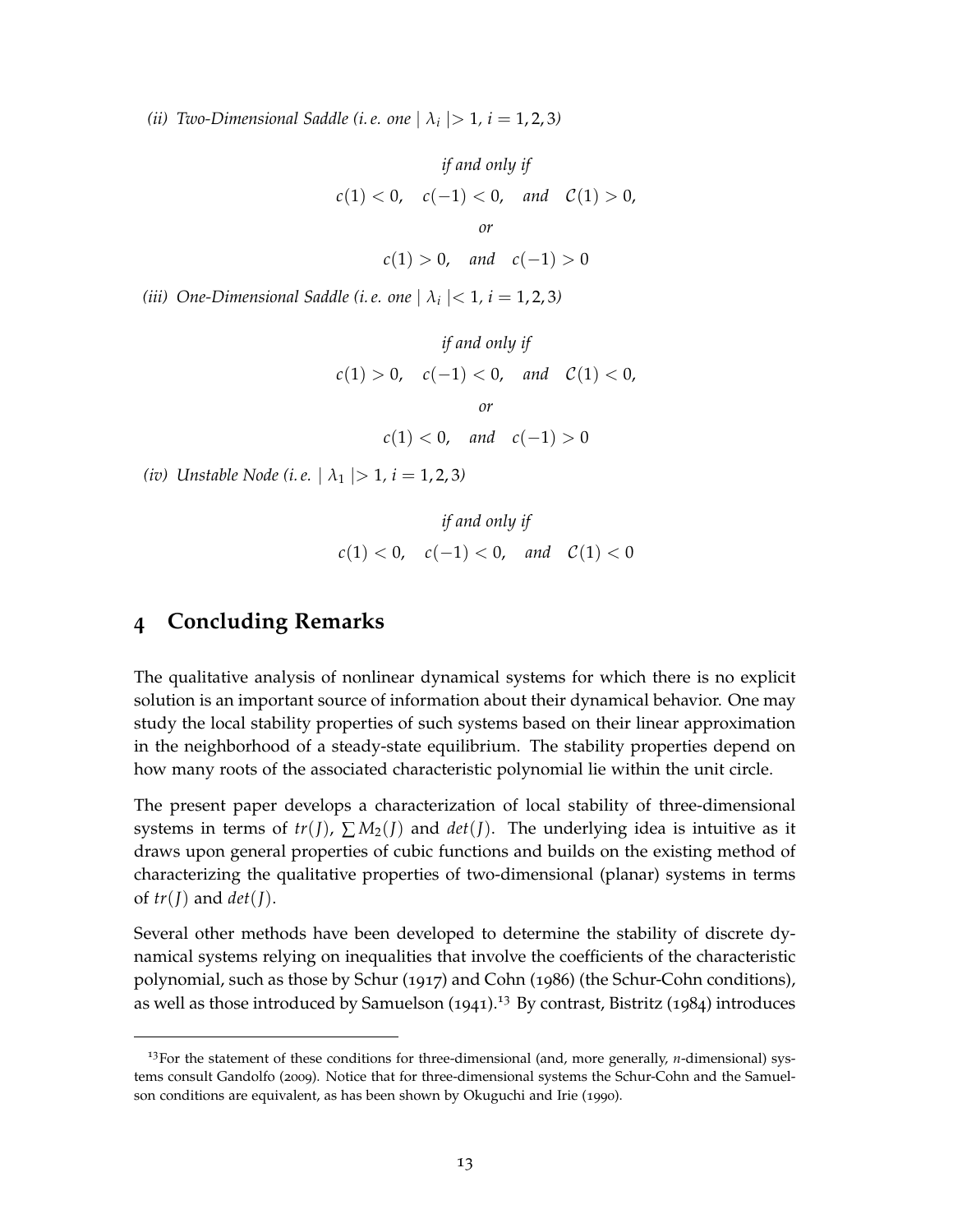a method based on a sequence of symmetric polynomials of descending degrees for the characteristic polynomial. The sign variation pattern of the symmetric polynomials in the sequence then determines the relative magnitude of the roots with respect to the unit circle.

Nevertheless, for economic problems that give rise to three-dimensional systems it may, at times, be exceedingly complicated to determine stability properties using the thus far known methods. The reason is that coefficients of the characteristic polynomial tend to be composed of several unknown parameters and reduced forms of the underlying economic model, which makes transformations of any kind calculatory very demanding. Our paper provides for an alternative, less complicated solution for three-dimensional systems. In this respect it adds an additional tool to the toolbox of the economic theorist studying discrete dynamical systems.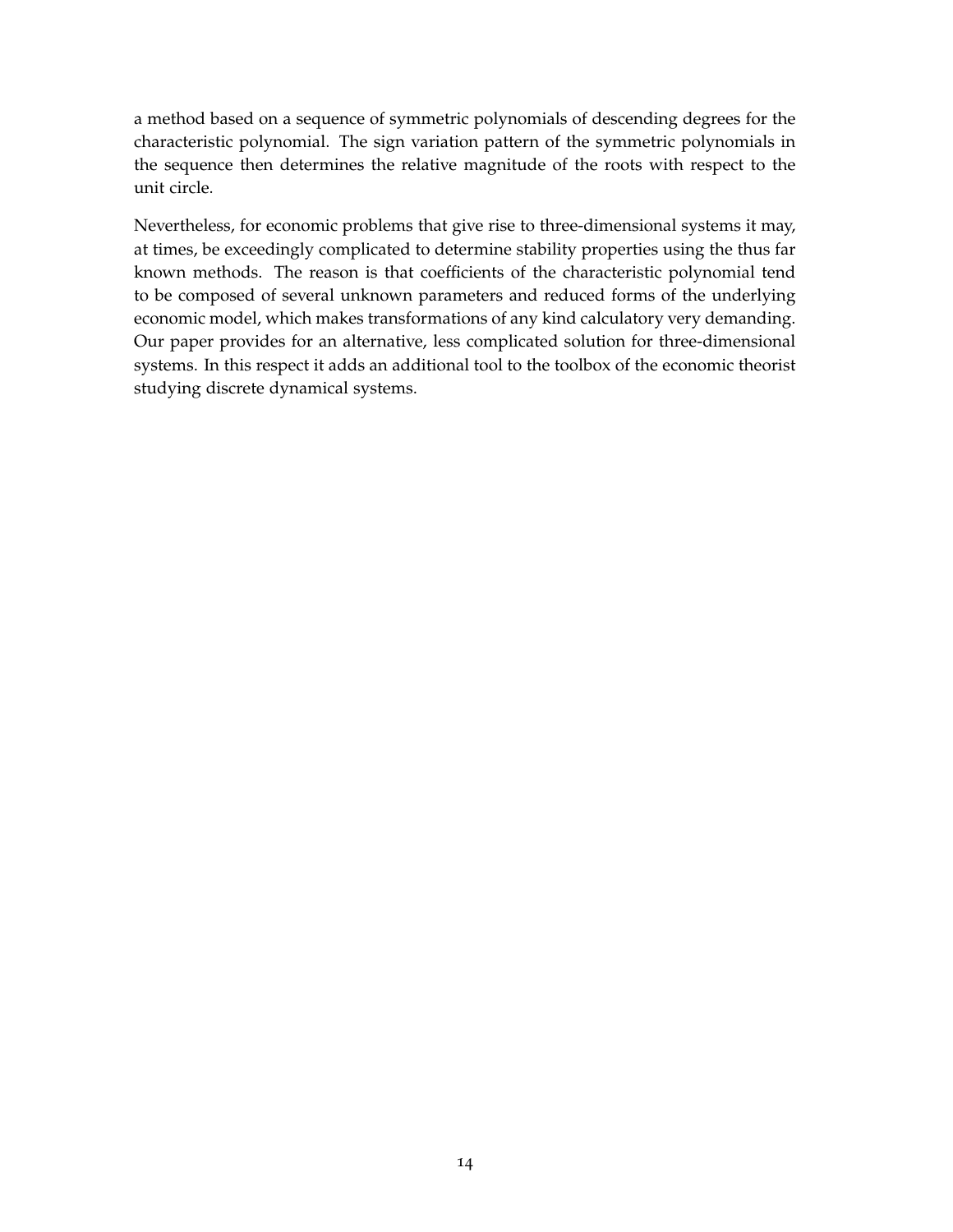## **5 Appendix: Proofs**

#### **5.1 Proof of Lemma 1**

Consider equations 3.1-3.3 and notice that

$$
(\lambda_1\lambda_2\lambda_3 - \det(J))(\lambda_1 + \lambda_2 + \lambda_3 - \operatorname{tr}(J))(\lambda_1\lambda_2 + \lambda_1\lambda_3 + \lambda_2\lambda_3 - \sum M_2(J)) = 0.
$$

Our goal is to obtain a cubic equation in a product pair of the eigenvalues  $\lambda_i$ ,  $i = 1, 2, 3$ . W.l.o.g. let us consider the product  $\lambda_2 \lambda_3$ .

Calculating the product of the terms in the first two parentheses and multiplying with the third delivers

$$
0 = (\lambda_2 \lambda_3) \lambda_1 \lambda_2 \lambda_3 (\lambda_1 + \lambda_2 + \lambda_3) - (\lambda_2 \lambda_3) \lambda_1 \lambda_2 \lambda_3 tr(J) - (\lambda_2 \lambda_3) det(J) (\lambda_1 + \lambda_2 + \lambda_3) + (\lambda_2 \lambda_3) det(J) tr(J)
$$
  
+  $(\lambda_1 \lambda_2) \lambda_1 \lambda_2 \lambda_3 (\lambda_1 + \lambda_2 + \lambda_3) - (\lambda_1 \lambda_2) \lambda_1 \lambda_2 \lambda_3 tr(J) - (\lambda_1 \lambda_2) det(J) (\lambda_1 + \lambda_2 + \lambda_3) + (\lambda_1 \lambda_2) det(J) tr(J)$   
+  $(\lambda_1 \lambda_3) \lambda_1 \lambda_2 \lambda_3 (\lambda_1 + \lambda_2 + \lambda_3) - (\lambda_1 \lambda_3) \lambda_1 \lambda_2 \lambda_3 tr(J) - (\lambda_1 \lambda_3) det(J) (\lambda_1 + \lambda_2 + \lambda_3) + (\lambda_1 \lambda_3) det(J) tr(J)$   
-  $\lambda_1 \lambda_2 \lambda_3 (\lambda_1 + \lambda_2 + \lambda_3) \sum M_2(J) + \lambda_1 \lambda_2 \lambda_3 tr(J) \sum M_2(J) + det(J) (\lambda_1 + \lambda_2 + \lambda_3) \sum M_2(J)$   
-  $det(J) tr(J) \sum M_2(J)$ 

The above equation may be simplified as follows. Notice that the first row may be simplified to obtain

$$
(\lambda_2\lambda_3)^2 [\lambda_1 (\lambda_1 + \lambda_2 + \lambda_3)] - \lambda_2\lambda_3 (\lambda_1\lambda_2\lambda_3) (\lambda_1 + \lambda_2 + \lambda_3).
$$

Moreover, the 2nd and the 3rd row may be reduced to

$$
(\lambda_1 \lambda_2 + \lambda_1 \lambda_3) \lambda_1 \lambda_2 \lambda_3 (\lambda_1 + \lambda_2 + \lambda_3) - (\lambda_1 \lambda_2 + \lambda_1 \lambda_3) \lambda_1 \lambda_2 \lambda_3 tr(f)
$$
  
 
$$
- (\lambda_1 \lambda_2 + \lambda_1 \lambda_3) det(f) (\lambda_1 + \lambda_2 + \lambda_3) + (\lambda_1 \lambda_2 + \lambda_1 \lambda_3) det(f) tr(f).
$$

Next, the last row may be written as

$$
det(J)tr(J) \sum M_2(J) = (det(J))^2 + det(J) (\lambda_1 + \lambda_2 + \lambda_3) (\lambda_1 \lambda_2 \lambda_3) + det(J) (\lambda_2 + \lambda_3) \lambda_2 \lambda_3.
$$

Combining the above delivers

$$
0 = (\lambda_2 \lambda_3)^2 [\lambda_1 (\lambda_1 + \lambda_2 + \lambda_3)] - \lambda_2 \lambda_3 (\lambda_1 \lambda_2 \lambda_3) (\lambda_1 + \lambda_2 + \lambda_3)
$$
  
+ 
$$
(\lambda_1 \lambda_2 + \lambda_1 \lambda_3) \lambda_1 \lambda_2 \lambda_3 (\lambda_1 + \lambda_2 + \lambda_3) - (\lambda_1 \lambda_2 + \lambda_1 \lambda_3) \lambda_1 \lambda_2 \lambda_3 tr(I)
$$
  
- 
$$
(\lambda_1 \lambda_2 + \lambda_1 \lambda_3) det(I) (\lambda_1 + \lambda_2 + \lambda_3) + (\lambda_1 \lambda_2 + \lambda_1 \lambda_3) det(J) tr(I)
$$
  
- 
$$
\lambda_1 \lambda_2 \lambda_3 (\lambda_1 + \lambda_2 + \lambda_3) \sum M_2(I) + \lambda_1 \lambda_2 \lambda_3 tr(I) \sum M_2(I) + det(J) (\lambda_1 + \lambda_2 + \lambda_3) \sum M_2(I)
$$
  
- 
$$
(det(J))^2 - det(J) (\lambda_1 + \lambda_2 + \lambda_3) (\lambda_1 \lambda_2 + \lambda_1 \lambda_3) - det(J) (\lambda_2 + \lambda_3) \lambda_2 \lambda_3.
$$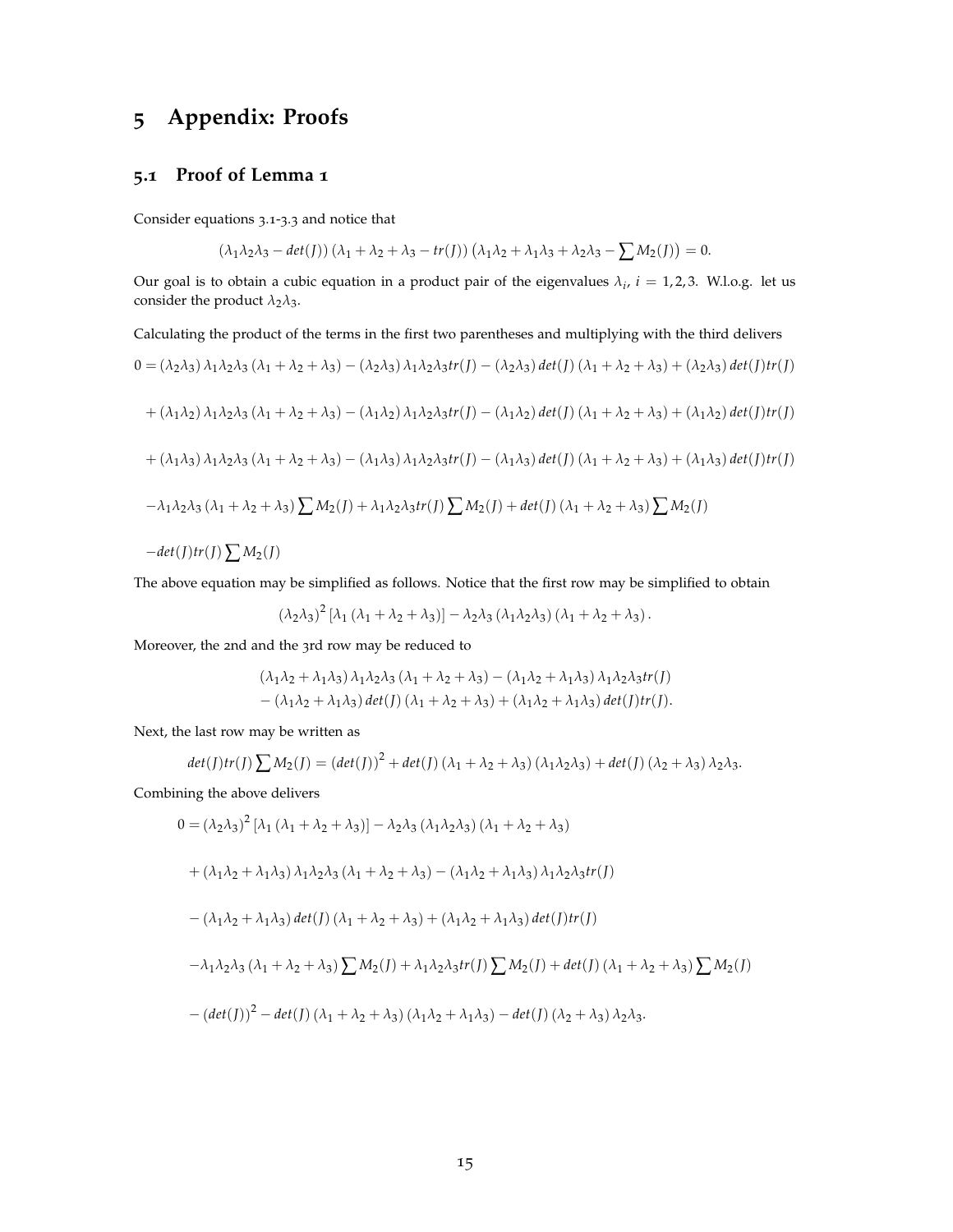Cancelling some terms yields

$$
0 = (\lambda_2 \lambda_3)^2 [\lambda_1 (\lambda_1 + \lambda_2 + \lambda_3)]
$$
  

$$
- \lambda_2 \lambda_3 (\lambda_1 \lambda_2 \lambda_3) (\lambda_1 + \lambda_2 + \lambda_3)
$$
  

$$
- (\lambda_1 \lambda_2 + \lambda_1 \lambda_3) \det(f) (\lambda_1 + \lambda_2 + \lambda_3)
$$
  

$$
+ det(f) (\lambda_1 + \lambda_2 + \lambda_3) \sum M_2(f)
$$
  

$$
- (det(f))^2 - det(f) (\lambda_2 + \lambda_3) \lambda_2 \lambda_3.
$$

Next, we add to and subtract from the above equation  $(\lambda_2 \lambda_3)^3$  and rearrange terms in the first row to obtain

> $0 = -(\lambda_2 \lambda_3)^3 + (\lambda_2 \lambda_3)^2 (\lambda_1 \lambda_2 + \lambda_1 \lambda_3 + \lambda_2 \lambda_3) + (\lambda_1 \lambda_2 \lambda_3)^2$  $-\lambda_2\lambda_3(\lambda_1\lambda_2\lambda_3)(\lambda_1+\lambda_2+\lambda_3)$  $-(\lambda_1 \lambda_2 + \lambda_1 \lambda_3)$  *det*(*J*) ( $\lambda_1 + \lambda_2 + \lambda_3$ )  $+det(J)(\lambda_1 + \lambda_2 + \lambda_3)\sum M_2(J)$  $-(det(J))$ <sup>2</sup> − *det*(*J*)( $λ$ <sub>2</sub> +  $λ$ <sub>3</sub>) $λ$ <sub>2</sub> $λ$ <sub>3</sub>.

Multiplication by  $(-1)$  delivers

$$
0 = (\lambda_2 \lambda_3)^3 - (\lambda_2 \lambda_3)^2 (\lambda_1 \lambda_2 + \lambda_1 \lambda_3 + \lambda_2 \lambda_3) - (\lambda_1 \lambda_2 \lambda_3)^2
$$
  
+  $\lambda_2 \lambda_3 (\lambda_1 \lambda_2 \lambda_3) (\lambda_1 + \lambda_2 + \lambda_3)$   
+  $( \lambda_1 \lambda_2 + \lambda_1 \lambda_3) \det(J) (\lambda_1 + \lambda_2 + \lambda_3)$   
-  $det(J) (\lambda_1 + \lambda_2 + \lambda_3) \sum M_2(J)$   
+  $det(J)^2 + det(J) (\lambda_2 + \lambda_3) \lambda_2 \lambda_3$ .

It is straightforward to show that the last three rows of above equation sum up to zero and the first two rows are immediately recognized as the auxiliary characteristic polynomial (3.4).

## **5.2 Proof of Proposition 1**

To prove Proposition 1 notice first that we need to distinguish two cases:

- 1.) all roots are positive
- 2.) all roots are negative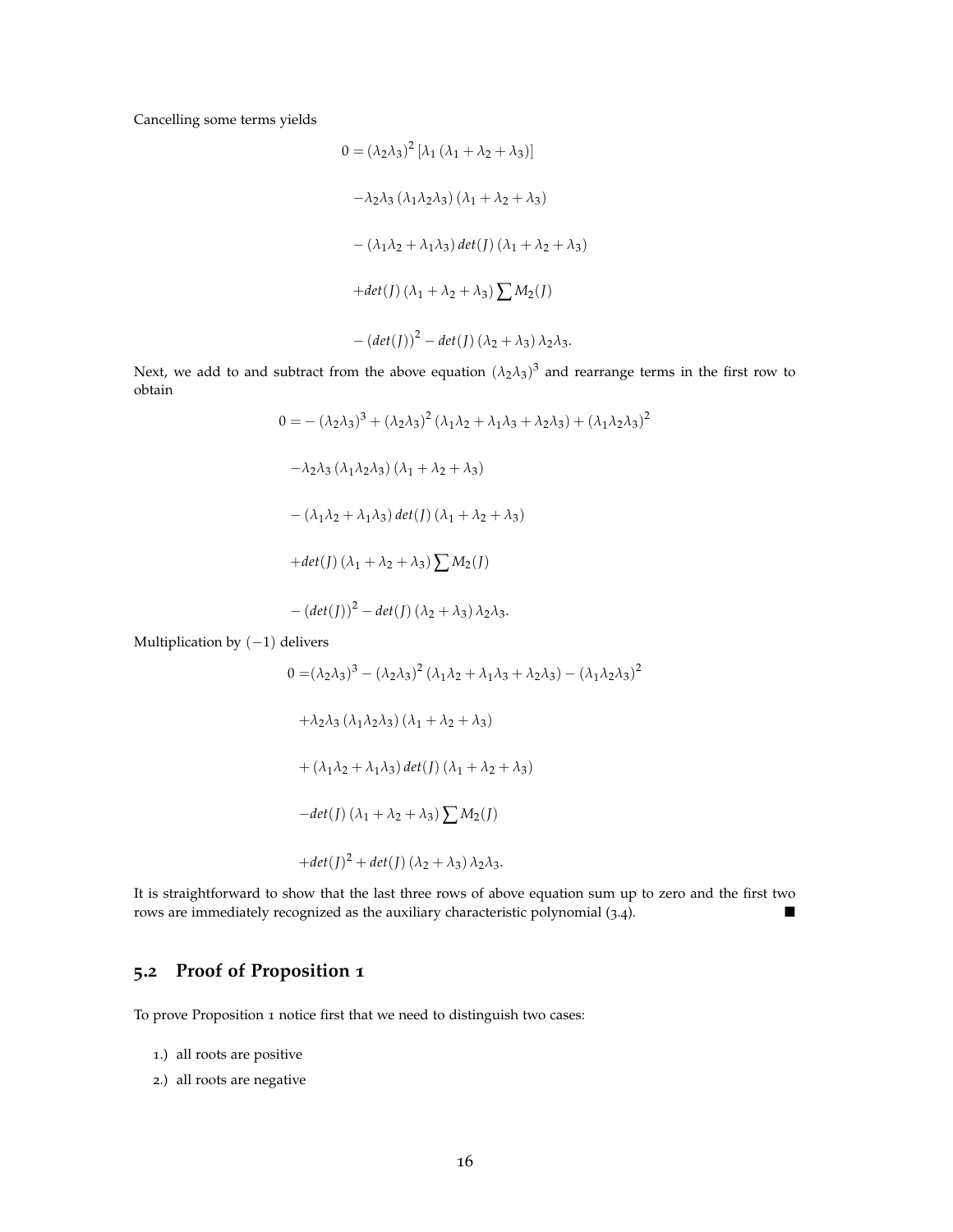1.) Consider first the case of all positive roots.

Since all three roots are positive we must have *c*(−1) < 0. Depending on whether *c*(1) ≶ 0 we obtain the four different local stability properties of the steady-state equilibrium, (*i*) − (*iv*), as given in Proposition 1.

We start by considering  $c(1) < 0$ .

By the continuity of  $c(\lambda)$  and the fact that all three roots are positive,  $c(1) < 0$  implies either

- a1)  $\lambda_i > 1, i = 1, 2, 3$ , or
- a2)  $\lambda_i$  < 1, *i* = 1, 2, and  $\lambda_3$  > 1.

Construct the auxiliary characteristic polynomial (3.4),  $C(\mu) \equiv \mu^3 - \sum M_2(J)\mu^2 + det(J)tr(J)\mu - [det(J)]^2 =$ 0, which inherits the properties of  $c(\lambda)$ , in particular,  $\lim_{\mu\to\pm\infty} C(\mu) \to \pm\infty$ . Notice that we need to consider the possibility that  $C(1) > 0$  as well as  $C(1) < 0$ .

Suppose first that  $C(1) > 0$  holds. Then continuity of  $C(\mu)$  and the fact that all its roots  $\mu_j$ ,  $j = 1, 2, 3$ , must be positive implies

b<sub>1</sub>)  $\mu$ <sup>*j*</sup> < 1*, j* = 1*,* 2*,* 3*,* or b2)  $\mu_i > 1$ ,  $j = 1, 2$  and  $\mu_3 < 1$ .

By construction the three roots  $\mu_j$ ,  $j = 1, 2, 3$ , are equal to the three product pairs of the roots of  $c(\lambda)$ . Now consider the two alternative combinations *a*1) and *a*2) that describe the eigenvalues of the characteristic polynomial  $c(\lambda)$ . If  $a_1$ ) were true, then all three roots of  $C(\mu)$  would be strictly greater than 1, which is not compatible with  $C(1) > 0$ . Hence *a*2) must be true, and we have that if  $c(1) < 0$  and  $C(1) > 0$ , then it must be that  $\lambda_i < 1$ ,  $i = 1, 2$  and  $\lambda_3 > 1$ , i.e., the steady-state equilibrium is a two-dimensional saddle.

Next, suppose that  $C(1) < 0$ . Then

b11)  $\mu_i > 1$  *j* = 1, 2, 3, or b22)  $\mu_j < 1$ ,  $j = 1, 2$  and  $\mu_3 > 1$ .

Notice that both *b*11) and *b*22) are compatible with each of the two alternative combinations *a*1) and *a*2) that describe the eigenvalues of the characteristic polynomial  $c(\lambda)$ . Thus, we still do not have enough information to infer which one of the two alternatives, *a*1) or *a*2), holds. However, if in addition we know whether  $det(I) \geq 0$ , then we may proceed as follows.

Suppose  $det(J) < 1$ . Then since  $det(J) = \lambda_1 \lambda_2 \lambda_3 < 1$ ,  $c(1) < 0$  is only compatible with  $a2$ ). Thus, we may state that if  $c(1) < 0$ ,  $C(1) < 0$  and  $det(J) < 1$ , then it must be that  $\lambda_i < 1$ ,  $i = 1, 2$ , and  $\lambda_3 > 1$ , i.e., the steady-state equilibrium is a two-dimensional saddle.

If, on the other hand,  $det(J) > 1$ , both  $a1$ ) and  $a2$ ) are possible, in general. Suppose  $a2$ ) is true, i.e., two eigenvalues of the characteristic polynomial (2.3) are smaller than 1 and one eigenvalue is greater than 1, say,  $\lambda_i < 1$ ,  $i = 1, 2$ , and  $\lambda_3 > 1$ . Then it must be that  $\lambda_1 \lambda_2 < \lambda_i < 1$   $i = 1, 2$ . Together with  $det(J) > 1$  it then must hold that

$$
\lambda_i \lambda_3 > \lambda_1 \lambda_2 \lambda_3, \text{ for } i = 1, 2,
$$
  
= det(J)  
> 1,

which, in turn, implies that two of the three roots of  $C(\mu)$  must be greater and one smaller than 1, say,  $\mu_1 = \lambda_1 \lambda_2 < 1$ ,  $\mu_2 = \lambda_1 \lambda_3 > 1$  and  $\mu_3 = \lambda_2 \lambda_3 > 1$ . But this contradicts the fact that  $C(1) < 0$ , which is only compatible with either *b*11) (i. e.,  $\mu_i > 1$ ,  $j = 1, 2, 3$ ) or with *b*22) (i. e.,  $\mu_i < 1$ ,  $j = 1, 2$  and  $\mu_3 > 1$ ). Hence, we may state that if  $c(1) < 0$ ,  $C(1) < 0$  and  $det(J) > 1$ , then it must be that  $\lambda_i > 1$ ,  $i = 1, 2, 3$ , i.e., the steady-state equilibrium is an unstable node.

Now, consider the case  $c(1) > 0$  which implies either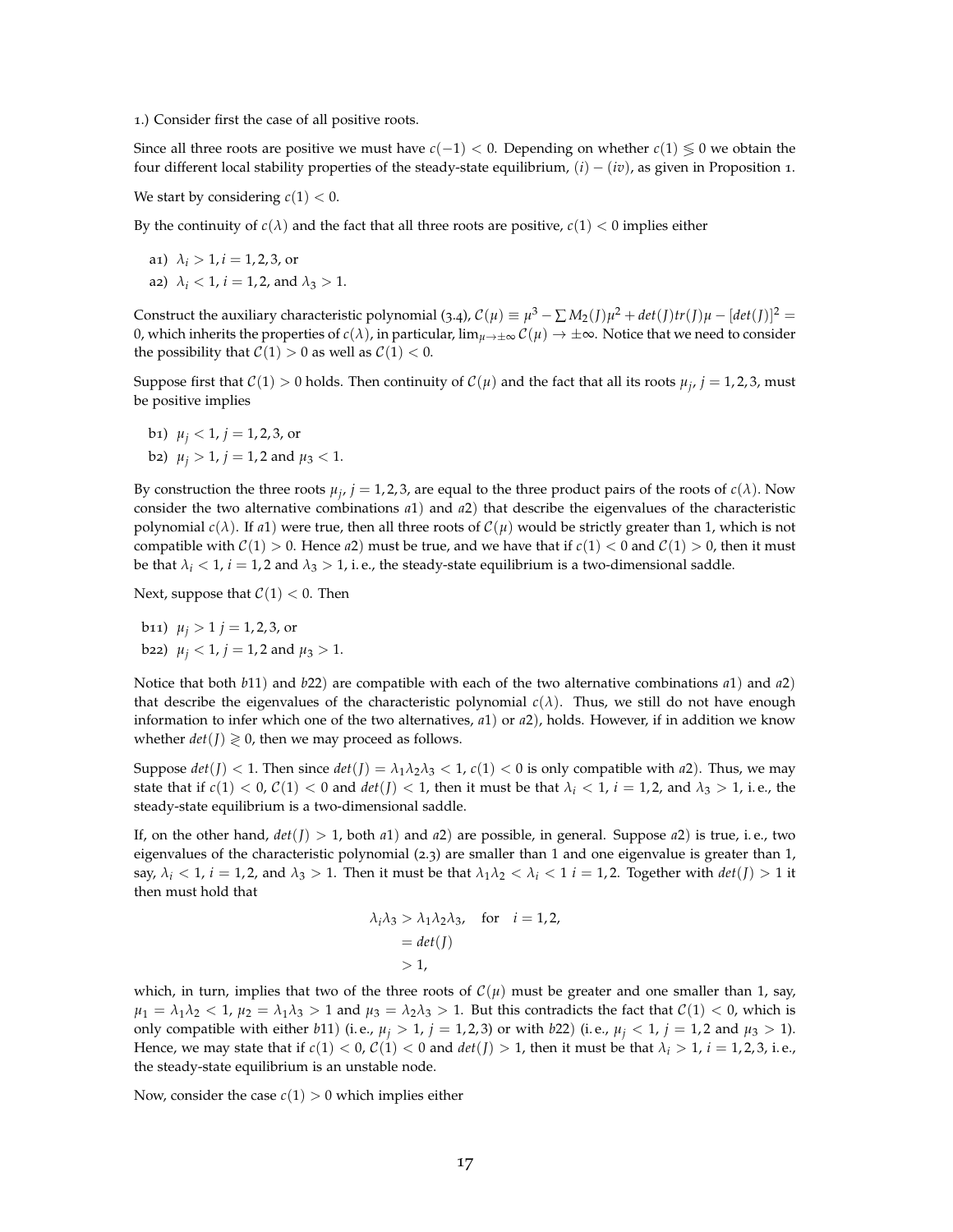- a1)  $\lambda_i < 1, i = 1, 2, 3$ , or
- a2)  $\lambda_i > 1$ ,  $i = 1, 2$ , and  $\lambda_3 < 1$ .

To be able to distinguish the two cases reconsider the auxiliary characteristic polynomial (3.4),

$$
C(\mu) \equiv \mu^{3} - \sum M_{2}(J)\mu^{2} + det(J)tr(J)\mu - [det(J)]^{2} = 0.
$$

As before, we need to take into account the possibility of  $C(1) > 0$  as well as  $C(1) < 0$ .

Suppose first that  $C(1) > 0$  holds. Then continuity of  $C(\mu)$  and the fact that all its roots  $\mu_j$ ,  $j = 1, 2, 3$ , must be positive implies

- b<sub>1</sub>)  $\mu$ <sup>*j*</sup> < 1*, j* = 1, 2, 3, or
- *b*<sub>2</sub>)  $\mu$ <sup>*j*</sup> > 1*, j* = 1*,* 2 and  $\mu$ <sup>3</sup> < 1.

Notice that both *b*1) and *b*2) are compatible with each of the two alternative combinations *a*1) and *a*2) that describe the eigenvalues of the characteristic polynomial  $c(\lambda)$ . Thus, we still do not have enough information to infer which one of the two alternatives, *a*1) or *a*2), holds.

However, if in addition we know whether  $det(I) \geq 0$ , then we may proceed as follows.

Suppose  $det(J) > 1$ . Then since  $det(J) = \lambda_1 \lambda_2 \lambda_3 > 1$ ,  $c(1) > 0$  is only compatible with *a*2). Thus, we may state that if  $c(1) > 0$ ,  $C(1) > 0$  and  $det(I) > 1$ , then it must be that  $\lambda_i > 1$ ,  $i = 1, 2$ , and  $\lambda_3 < 1$ , i.e., the steady-state equilibrium is a one-dimensional saddle.

If, on the other hand,  $det(J) < 1$ , both  $a1$ ) and  $a2$ ) are possible, in general. Suppose  $a2$ ) is true, i.e.,  $\lambda_1 > 1$ ,  $\lambda_2 > 1$  and  $\lambda_3 < 1$ . This implies that  $\lambda_1 \lambda_2 > \lambda_i > 1$  *i* = 1, 2. But then it must hold that

$$
1 > det(J) = (\lambda_1 \lambda_2) \lambda_3
$$
  
>  $\lambda_i \lambda_3$ , for  $i = 1, 2$ ,

which, in turn, implies that two of the three roots of the auxiliary characteristic polynomial  $\mathcal{C}(\mu)$  are smaller than one, say,  $\mu_1 = \lambda_1 \lambda_3 < 1$  and  $\mu_2 = \lambda_2 \lambda_3 < 1$ . But this contradicts the fact that  $\mathcal{C}(1) > 0$  since it is not compatible with neither *b*1) nor *b*2). Hence, we may state that if  $c(1) > 0$ ,  $C(1) > 0$  and  $det(J) < 1$ , then it must be that *a*1) holds, i. e., the steady-state equilibrium is a stable node.

Next, suppose that  $C(1) < 0$ . Then

b11)  $\mu_i > 1$  *j* = 1, 2, 3, or b22)  $\mu_i$  < 1,  $j = 1, 2$  and  $\mu_3 > 1$ .

By construction the three roots  $\mu_j$ ,  $j = 1, 2, 3$ , are equal to the three product pairs of the roots of  $c(\lambda)$ . Now consider the two alternative combinations *a*1) and *a*2) that describe the eigenvalues of the characteristic polynomial  $c(\lambda)$ . If *a*1) were true, then all three roots of  $C(\mu)$  would be strictly smaller than 1, which is not compatible with  $C(1) < 0$ . Hence *a*2) must be true, and we have that if  $c(1) > 0$  and  $C(1) < 0$ , then it must be that  $\lambda_i > 1$ ,  $i = 1, 2$  and  $\lambda_3 < 1$ , i.e., the steady-state equilibrium is a one-dimensional saddle.

2.) Consider now the case when all roots are negative.

Since all three roots are negative we must have *c*(1) > 0. Depending on whether *c*(−1) ≶ 0 we obtain the four different local stability properties of the steady-state equilibrium, (*i*) − (*iv*), as given in Proposition 1.

We start by considering  $c(-1) < 0$ .

By the continuity of  $c(\lambda)$  and the fact that all three roots are negative,  $c(-1) < 0$  implies either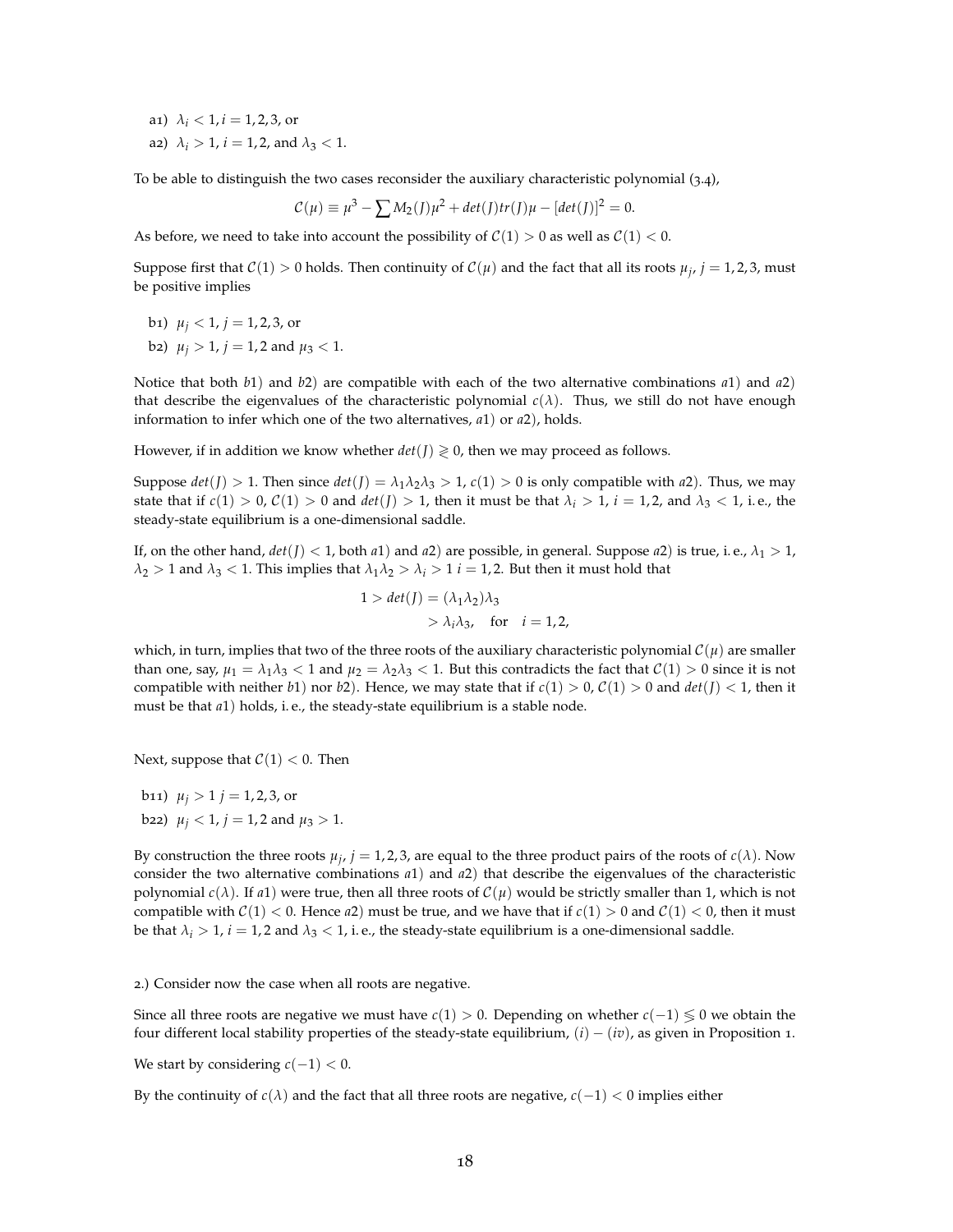- a1)  $\lambda_i > -1, i = 1, 2, 3$ , or
- a2)  $\lambda_i < -1$ ,  $i = 1, 2$ , and  $\lambda_3 > -1$ .

To be able to pin down which of the two cases holds consider the auxiliary characteristic polynomial (3.4),  $\mathcal{C}(\mu)$ . Notice that since  $\lambda_i < 0$ ,  $i = 1, 2, 3$ , all roots of  $\mathcal{C}(\mu)$  are positive. Again, we need to consider the possibility that  $C(1) > 0$  as well as  $C(1) < 0$ .

Suppose first that  $C(1) > 0$  holds. Then continuity of  $C(\mu)$  and the fact that all its roots  $\mu_j$ ,  $j = 1, 2, 3$ , must be positive implies either

- b<sub>1</sub>)  $\mu$ <sup>*j*</sup> < 1*, j* = 1, 2, 3, or
- b2)  $\mu_i > 1$ ,  $j = 1, 2$  and  $\mu_3 < 1$ .

Notice that both *b*1) and *b*2) are compatible with each of the two alternative combinations *a*1) and *a*2) that describe the eigenvalues of the characteristic polynomial *c*(*λ*). Thus, we do not have enough information to infer which one of the two alternatives, *a*1) or *a*2), holds.

However, if in addition we know whether  $det(I) \ge 0$ , then we may proceed as follows.

Suppose  $det(J) > 1$ . Then since  $det(J) = \lambda_1 \lambda_2 \lambda_3 > 1$ ,  $c(-1) < 0$  is only compatible with *a*2). Thus, we may state that if  $c(-1) < 0$ ,  $C(1) > 0$  and  $det(I) > 1$ , then it must be that  $\lambda_i < -1$ ,  $i = 1, 2$ , and  $\lambda_3 > -1$ , i.e., the steady-state equilibrium is a one-dimensional saddle.

If, on the other hand,  $det(J) < 1$ , both  $a1$ ) and  $a2$ ) are possible, in general. Suppose  $a2$ ) is true, i.e.,  $\lambda_1 < -1$ ,  $\lambda_2 < -1$  and  $\lambda_3 > -1$ . Thus,  $det(J) = \lambda_1 \lambda_2 > \lambda_i < 1$  *i* = 1, 2. But then it must hold that

$$
1 > det(J) = (\lambda_1 \lambda_2) \lambda_3
$$
  
>  $\lambda_i \lambda_3$ , for  $i = 1, 2$ ,

which, in turn, implies that two of the three roots of the auxiliary characteristic polynomial  $\mathcal{C}(\mu)$  are  $\in (0,1)$ , say,  $\mu_1 = \lambda_1 \lambda_3 \in (0,1)$  and  $\mu_2 = \lambda_2 \lambda_3 \in (0,1)$ . But this contradicts the fact that  $\mathcal{C}(1) > 0$  since it is not compatible with neither *b*1) nor *b*2). Hence, we may state that if  $c(1) > 0$ ,  $C(1) > 0$  and  $det(J) < 1$ , then it must be that *a*1) holds, i. e., the steady-state equilibrium is a stable node.

Next, suppose that  $C(1) < 0$ . Then

b11)  $\mu_i > 1$  *j* = 1, 2, 3, or b22)  $\mu_i$  < 1,  $j = 1, 2$  and  $\mu_3 > 1$ .

By construction the three roots  $\mu_j$ ,  $j = 1, 2, 3$ , are equal to the three product pairs of the roots of  $c(\lambda)$ . Now consider the two alternative combinations *a*1) and *a*2) that describe the eigenvalues of the characteristic polynomial  $c(\lambda)$ . If  $a1$ ) were true, then all three roots of  $C(\mu)$  would be strictly smaller than 1, which is not compatible with  $C(1) < 0$ . Hence *a*2) must be true, and we have that if  $c(-1) < 0$  and  $C(1) < 0$ , then it must be that  $\lambda_i < -1$ ,  $i = 1, 2$  and  $\lambda_3 > -1$ , i.e., the steady-state equilibrium is a two-dimensional saddle.

Now, consider the case *c*(−1) > 0 which implies either

- a1)  $\lambda_i \in (-\infty, -1), i = 1, 2, 3$ , or
- a2)  $\lambda_i \in (-1, 0)$ ,  $i = 1, 2$ , and  $\lambda_3 \in (-\infty, -1)$ .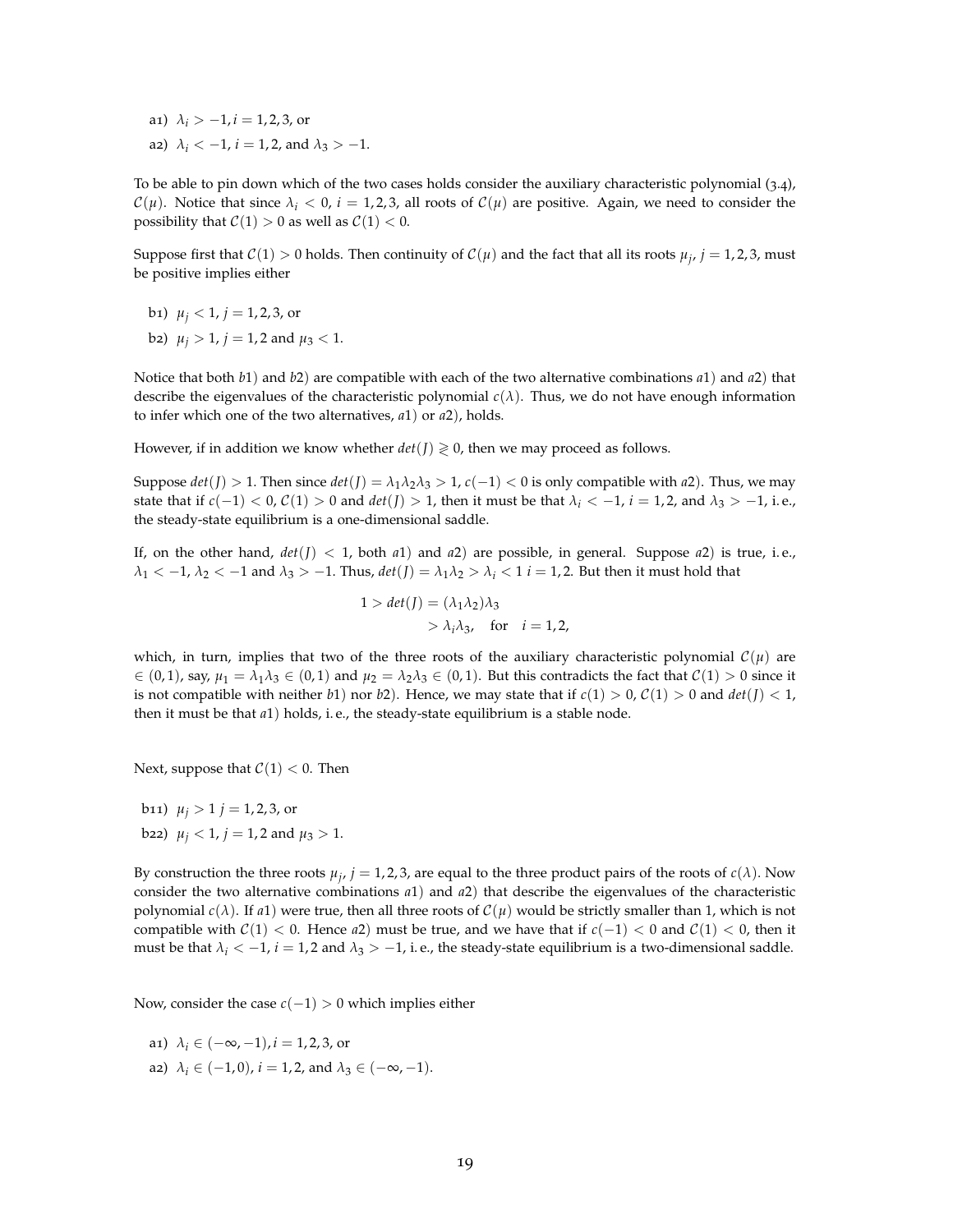To pin down which of the two cases holds consider the auxiliary characteristic polynomial (3.4),  $C(\mu)$ . Notice that since  $\lambda_i < 0$ ,  $i = 1, 2, 3$ , all roots of  $\mathcal{C}(\mu)$  are positive. Again, we need to consider the possibility that  $C(1) > 0$  as well as  $C(1) < 0$ .

Suppose first that  $C(1) > 0$  holds. Then continuity of  $C(\mu)$  and the fact that all its roots  $\mu_j$ ,  $j = 1, 2, 3$ , must be positive implies either

- b<sub>1</sub>)  $\mu$ <sup>*j*</sup> < 1*, j* = 1, 2, 3, or
- b2)  $\mu_j > 1$ ,  $j = 1, 2$  and  $\mu_3 < 1$ .

Notice that based on  $C(1) > 0$  alone we know that *a*1) cannot be true.  $C(1) > 0$  requires either all three roots or just one root to be  $\in (0,1)$ . None of the two are possible with *a*1). Therefore, we may state that if *c*(−1) > 0 and *C*(1) > 0, then  $\lambda_i$  ∈ (−1, 0), *i* = 1, 2, and  $\lambda_3$  ∈ (−∞, −1) must hold, i.e., the steady-state equilibrium is a two-dimensional saddle.

Next, suppose that  $C(1) < 0$ . Then

b11)  $\mu_i > 1$  *j* = 1, 2, 3, or b22)  $\mu_i$  < 1,  $j = 1, 2$  and  $\mu_3 > 1$ .

Since *a*2) potentially satisfies both *b*11) and *b*22) and *a*1) would satisfy *b*2) we need more information to pin down the two alternatives *a*1) and *a*2).

If in addition we know whether  $det(J) \geq 0$ , then we may proceed as follows.

Suppose  $det(J)$  < 1. This is only compatible with *a*2). Thus, we may state that if  $c(-1) > 0$ ,  $C(1) < 0$  and  $det(J) < 1$ , then it must be that  $\lambda_i \in (-1, 0)$ ,  $i = 1, 2$ , and  $\lambda_3 \in (-\infty, -1)$ , i.e., the steady-state equilibrium is a two-dimensional saddle.

If, on the other hand,  $det(J) > 1$ , both  $a1$ ) and  $a2$ ) are possible, in general. Suppose  $a2$ ) is true, i.e.,  $\lambda_i \in (-1,0)$ ,  $i = 1,2$ , and  $\lambda_3 \in (-\infty, -1)$ . But then it must hold that

$$
\lambda_i \lambda_3 > (\lambda_1 \lambda_2) \lambda_3, \text{ for } i = 1, 2,
$$
  
= det(J)  
> 1

which, in turn, implies that two of the three roots of the auxiliary characteristic polynomial  $\mathcal{C}(\mu)$  are greater than one, say,  $\mu_1 = \lambda_1 \lambda_3 > 1$  and  $\mu_2 = \lambda_2 \lambda_3 > 1$ . But this contradicts the fact that  $C(1) < 0$  since it is not compatible with neither *b*1) nor *b*2). Hence, we may state that if  $c(-1) > 0$ ,  $C(1) < 0$  and  $det(J) > 1$ , then it must be that *a*1) holds, i. e., the steady-state equilibrium is an unstable node.

#### **5.3 Proof of Proposition 2**

Consider the characteristic polynomial (2.3) and suppose it has one real root and a pair of complex conjugate roots. Let  $\lambda_1$  denote the real root and let  $\lambda_i = \rho \pm \omega i$ ,  $i = 2, 3$ , denote the complex roots. The real root may be either positive or negative. The complex roots satisfy either of the following

a)  $|\lambda_2 \lambda_3| = |\rho \pm \omega i| < 1$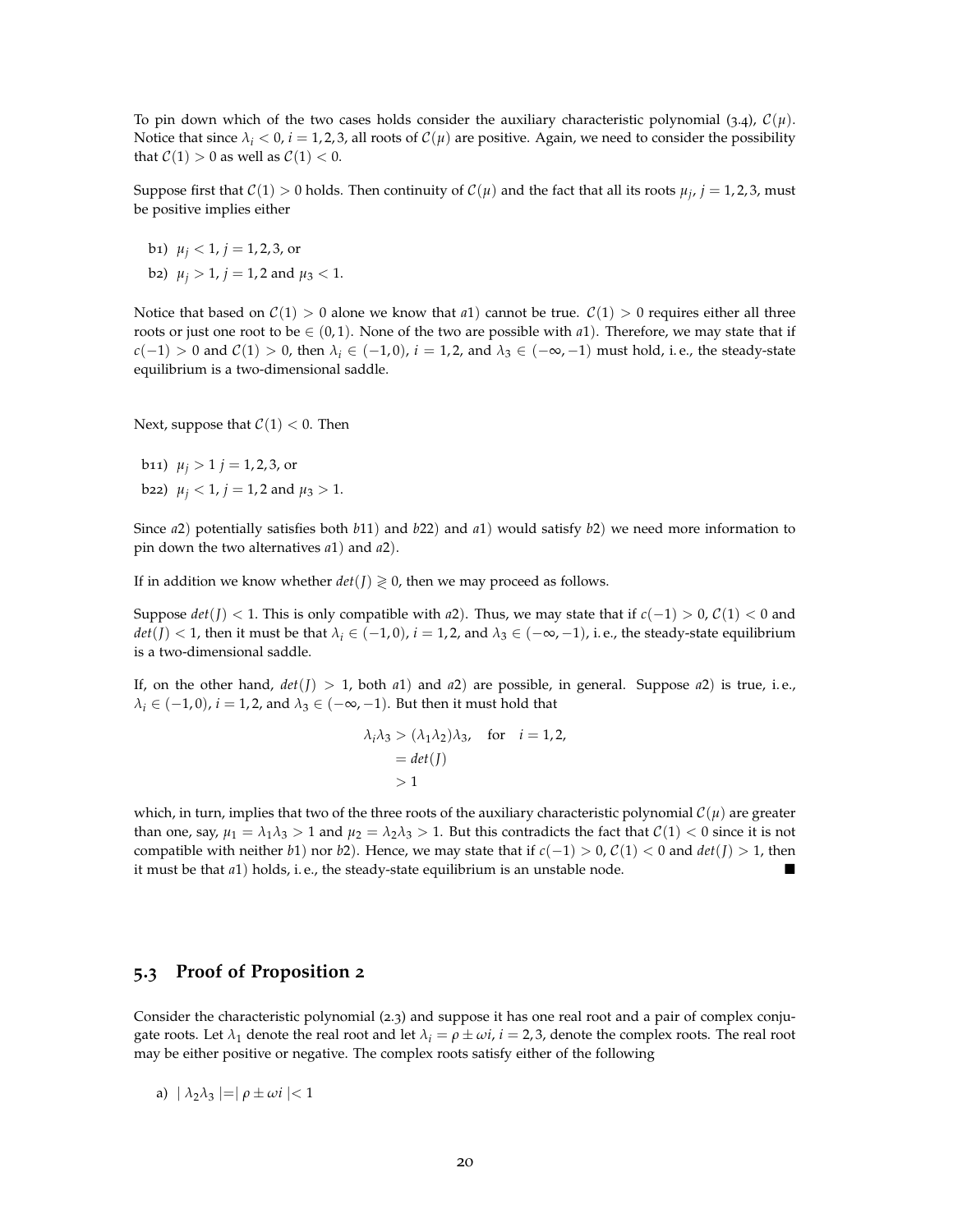b)  $|\lambda_2 \lambda_3| = |\rho \pm \omega i| > 1$ 

CASE 1:  $\lambda_1 > 0$ .

Since  $\lambda_1$  is the only positive root  $c(1) > 0$  implies  $\lambda_1 < 1$  and  $c(1) < 0$  implies  $\lambda_1 > 1$ .

Suppose *c*(1) > 0, i.e.,  $\lambda_1$  < 1.

To determine whether  $| \lambda_2 \lambda_3 | \geq 1$  consider the auxiliary characteristic polynomial (3.4). Notice that since (2.3) has one real and two complex roots, (3.4) must have one real and two complex roots.

But then  $C(1) > 0$  implies that the only real root of (3.4) must be smaller than one. Since this root is the product of the two complex roots of  $c(\lambda)$ ,  $C(1) > 0$  is only compatible with *a*). Thus, we may state that if  $c(1) > 0$  and  $C(1) > 0$ , then it must hold that  $\lambda_1 < 1$  and  $|\lambda_2 \lambda_3| < 1$ , i.e., the steady-state equilibrium is a stable node.

On the other hand,  $C(1) < 0$  implies that the onlyreal root of (3.4) must be greater than one. Since this root is the product of the two complex roots of  $c(\lambda)$ ,  $C(1) < 0$  is only compatible with *b*). Thus, we may state that if  $c(1) > 0$  and  $C(1) < 0$ , then it must hold that  $\lambda_1 < 1$  and  $|\lambda_2 \lambda_3| > 1$ , i.e., the steady-state equilibrium is a one-dimensional saddle.

Suppose *c*(1) < 0, i.e.,  $\lambda_1$  > 1.

To determine whether  $|\lambda_2\lambda_3|\geq 1$  consider the auxiliary characteristic polynomial (3.4). Notice that since (2.3) has one real and two complex roots, (3.4) must have one real and two complex roots.

But then  $C(1) > 0$  implies that the only real root of (3.4) must be smaller than one. Since this root is the product of the two complex roots of  $c(\lambda)$ ,  $C(1) > 0$  is only compatible with *a*). Thus, we may state that if  $c(1) < 0$  and  $C(1) > 0$ , then it must hold that  $\lambda_1 > 1$  and  $|\lambda_2 \lambda_3| < 1$ , i.e., the steady-state equilibrium is a two-dimensional saddle.

On the other hand,  $C(1) < 0$  implies that the onlyreal root of (3.4) must be greater than one. Since this root is the product of the two complex roots of  $c(\lambda)$ ,  $C(1) < 0$  is only compatible with *b*). Thus, we may state that if  $c(1) < 0$  and  $c(1) < 0$ , then it must hold that  $\lambda_1 > 1$  and  $|\lambda_2 \lambda_3| > 1$ , i.e., the steady-state equilibrium is an unstable node.

CASE 2:  $\lambda_1 < 0$ .

Since  $\lambda_1$  is the only negative root  $c(-1) > 0$  implies  $\lambda_1 \in (-\infty, -1)$  and  $c(-1) < 0$  implies  $\lambda_1 \in (-1, 0)$ .

Suppose *c*(−1) < 0, i. e., *λ*<sup>1</sup> ∈ (−1, 0).

To determine whether  $| \lambda_2 \lambda_3 | \geq 1$  consider the auxiliary characteristic polynomial (3.4). Notice that since (2.3) has one real and two complex roots, (3.4) must have one real and two complex roots.

But then  $C(1) > 0$  implies that the only real root of (3.4) must be smaller than one. Since this root is the product of the two complex roots of  $c(\lambda)$ ,  $C(1) > 0$  is only compatible with *a*). Thus, we may state that if  $c(-1) < 0$  and  $C(1) > 0$ , then it must hold that  $\lambda_1 \in (-1,0)$  and  $|\lambda_2 \lambda_3| < 1$ , i.e., the steady-state equilibrium is a stable node.

On the other hand,  $C(1) < 0$  implies that the only real root of (3.4) must be greater than one. Since this root is the product of the two complex roots of  $c(\lambda)$ ,  $C(1) < 0$  is only compatible with *b*). Thus, we may state that if  $c(-1) < 0$  and  $C(1) < 0$ , then it must hold that  $\lambda_1 \in (-1,0)$  and  $|\lambda_2 \lambda_3| > 1$ , i.e., the steady-state equilibrium is a one-dimensional saddle.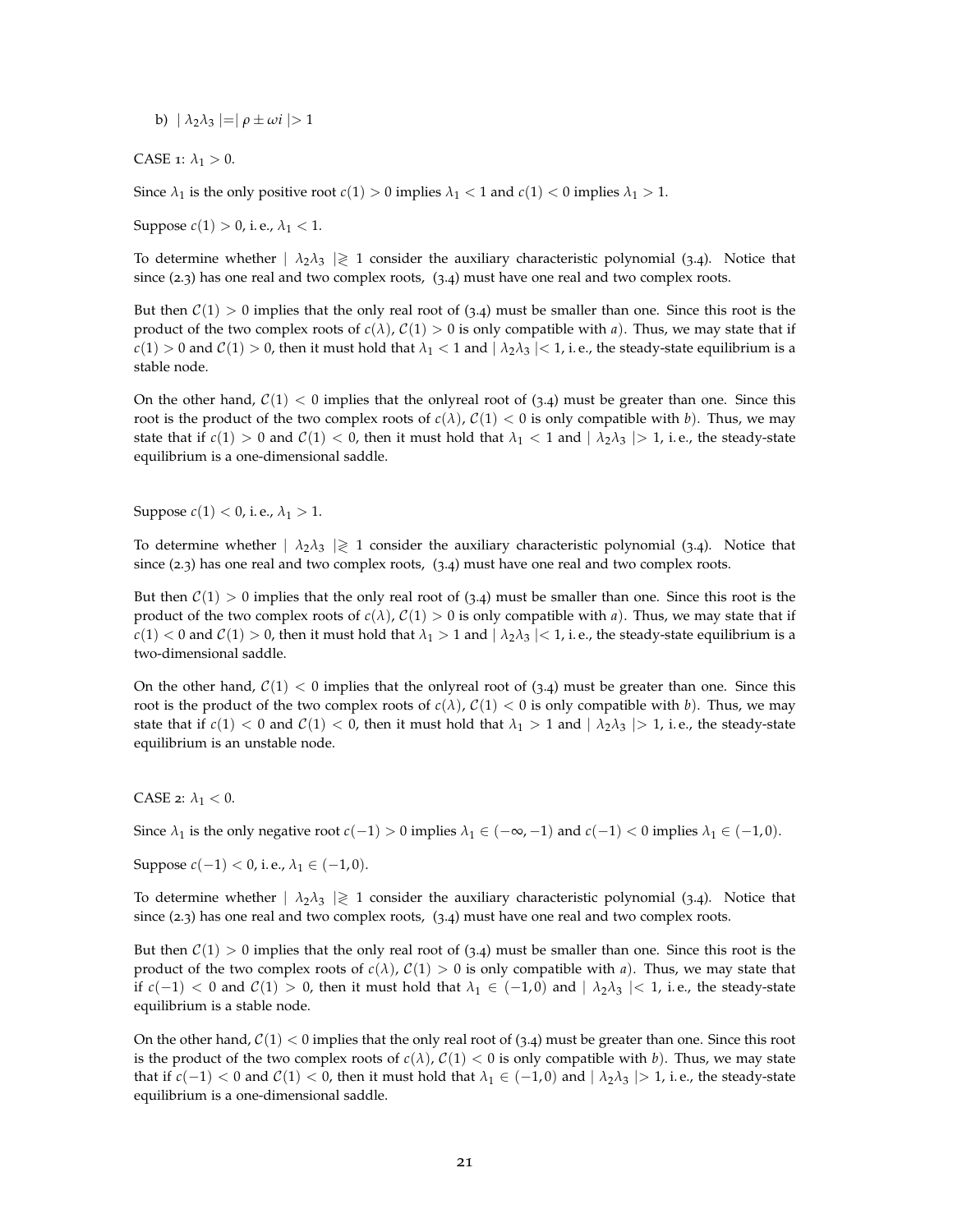Suppose  $c(-1) > 0$ , i.e.,  $\lambda_1 \in (-\infty, -1)$ .

To determine whether  $| \lambda_2 \lambda_3 | \geq 1$  consider the auxiliary characteristic polynomial (3.4). Notice that since (2.3) has one real and two complex roots, (3.4) must have one real and two complex roots.

But then  $C(1) > 0$  implies that the only real root of (3.4) must be smaller than one. Since this root is the product of the two complex roots of  $c(\lambda)$ ,  $C(1) > 0$  is only compatible with *a*). Thus, we may state that if  $c(-1) > 0$  and  $C(1) > 0$ , then it must hold that  $\lambda_1 \in (-\infty, -1)$  and  $|\lambda_2 \lambda_3| < 1$ , i.e., the steady-state equilibrium is a two-dimensional saddle.

On the other hand,  $C(1) < 0$  implies that the onlyreal root of (3.4) must be greater than one. Since this root is the product of the two complex roots of  $c(\lambda)$ ,  $C(1) < 0$  is only compatible with *b*). Thus, we may state that if  $c(-1) > 0$  and  $C(1) < 0$ , then it must hold that  $\lambda_1 \in (-\infty, -1)$  and  $|\lambda_2 \lambda_3| > 1$ , i.e., the steady-state equilibrium is an unstable node.

#### **5.4 Proof of Proposition 3**

Let  $\lambda_1$  be the only negative root. Notice that  $\lambda_1$  may either be greater or smaller than minus one. We will consider these two cases in turn.

1.) CASE 1:  $\lambda_1$  ∈ (−1,0). Consider the characteristic polynomial (2.3). Suppose two of its roots are positive and one is negative. Let  $\lambda_1$  denote the negative root and let  $\lambda_2$  and  $\lambda_3$  denote the positive roots. Then, irrespective of the magnitude of the positive roots, for  $\lambda_1 \in (-1,0)$  to hold it must be that  $c(-1) < 0$ .

Next, notice that the positive roots can arise in three different combinations:

a) 
$$
\lambda_2 \in (0,1)
$$
, and  $\lambda_3 > 1$ 

- b)  $\lambda_i \in (0, 1), i = 2, 3$
- c)  $\lambda_i > 1, i = 2, 3$

We would like to pin down the conditions under which either of the three above alternatives occur. To do that we start by evaluating the characteristic polynomial at  $\lambda = 1$ . Notice that it may either be that  $c(1) > 0$ or that  $c(1) < 0$ .

Suppose  $c(1) < 0$ .

Given that  $c(-1) < 0$  the properties of a cubic equation imply that  $\lambda_2 \in (0,1)$ , and  $\lambda_3 > 1$  if and only if  $c(1)$  < 0. Hence, no additional information is required, and the method familiar from planar systems is sufficient.Thus, we may state that if  $c(-1) < 0$  and  $c(1) < 0$ , then the steady-state equilibrium is a two-dimensional saddle.

Suppose  $c(1) > 0$ .

Given that  $c(1) > 0$  the properties of a cubic equation imply that, in general,  $c(1) > 0$  is compatible with *b*) and *c*). To distinguish between these two alternatives consider the auxiliary characteristic polynomial (3.4). Notice that since (2.3) has one negative and two positive roots, (3.4) must have one positive and two negative roots.

But then  $C(1) > 0$  implies that the only positive root of (3.4) must be smaller than one. Since this root is the product of the two positive roots of  $c(\lambda)$ ,  $C(1) > 0$  is only compatible with *b*). Thus, we may state that if *c*(−1) < 0, *c*(1) > 0 and *C*(1) > 0, then it must hold that  $\lambda_1$  ∈ (−1,0) and  $\lambda_i$  ∈ (0,1), *i* = 2,3, i.e., the steady-state equilibrium is a stable node.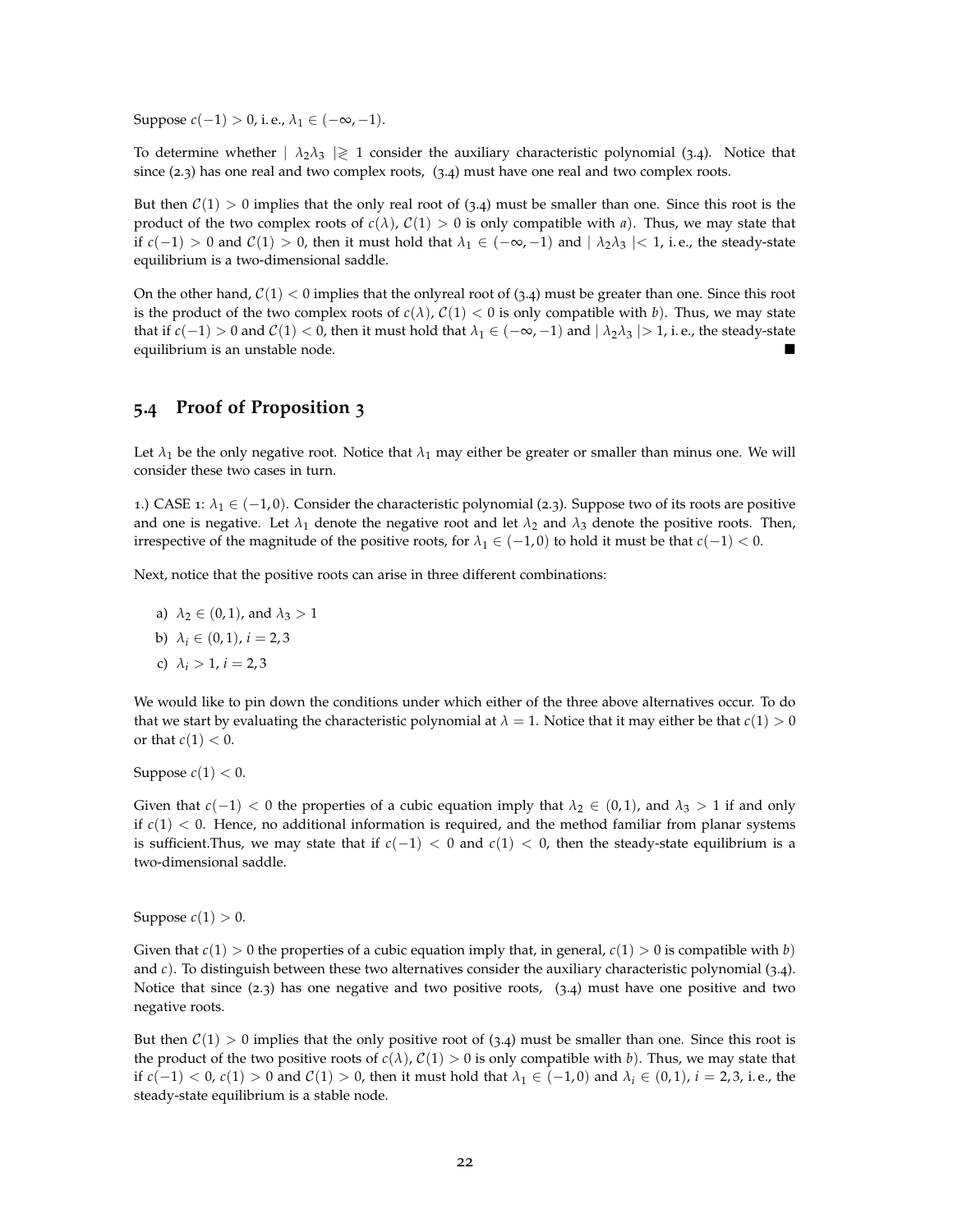On the other hand,  $C(1) < 0$  implies that the only positive root of (3.4) must be greater than one. Since this root is the product of the two positive roots of  $c(\lambda)$ ,  $C(1) < 0$  is only compatible with *c*). Thus, we may state that if *c*(−1) < 0, *c*(1) > 0 and *C*(1) < 0, then it must hold that  $λ_1 ∈ (−1, 0)$  and  $λ_i > 1$ , *i* = 2, 3, i. e., the steady-state equilibrium is a one-dimensional saddle.

2.) CASE 2:  $\lambda_1$  ∈ (−∞, 1). Consider the characteristic polynomial (2.3). Suppose two of its roots are positive and one is negative. Let  $\lambda_1$  denote the negative root and let  $\lambda_2$  and  $\lambda_3$  denote the positive roots. Then, irrespective of the magnitude of the positive roots, for  $\lambda_1 \in (-\infty, 1)$  to hold it must be that  $c(-1) > 0$ .

As above the positive roots can arise in the three different combinations, repeated here for convenience:

- a)  $\lambda_2 \in (0,1)$ , and  $\lambda_3 > 1$
- b)  $\lambda_i \in (0, 1), i = 2, 3$
- c)  $\lambda_i > 1, i = 2, 3$

We would like to pin down the conditions under which either of the three above alternatives occur. To do that we start by evaluating the characteristic polynomial at  $\lambda = 1$ . Notice that it may either be that  $c(1) > 0$ or that  $c(1) < 0$ .

Suppose  $c(1) < 0$ .

Given that  $c(-1) > 0$  the properties of a cubic equation imply that  $\lambda_2 \in (0,1)$ , and  $\lambda_3 > 1$  if and only if  $c(1) < 0$ . Hence, no additional information is required, and the method familiar from planar systems is sufficient.Thus, we may state that if  $c(-1) > 0$  and  $c(1) < 0$ , then the steady-state equilibrium is a one-dimensional saddle.

Suppose  $c(1) > 0$ . Given that  $c(1) > 0$  the properties of a cubic equation imply that, in general,  $c(1) > 0$  is compatible with *b*) and *c*). To distinguish between these two alternatives consider the auxiliary characteristic polynomial  $(3.4)$ . Notice that since  $(2.3)$  has one negative and two positive roots,  $(3.4)$  must have one positive and two negative roots.

But then  $C(1) > 0$  implies that the only positive root of (3.4) must be smaller than one. Since this root is the product of the two positive roots of  $c(\lambda)$ ,  $C(1) > 0$  is only compatible with *b*). Thus, we may state that if *c*(−1) > 0, *c*(1) > 0 and *C*(1) > 0, then it must hold that  $λ_1 ∈ (−∞, −1)$  and  $λ_i ∈ (0, 1)$ , *i* = 2, 3, i.e., the steady-state equilibrium is a two-dimensional saddle.

On the other hand,  $C(1) < 0$  implies that the only positive root of (3.4) must be greater than one. Since this root is the product of the two positive roots of  $c(\lambda)$ ,  $C(1) < 0$  is only compatible with *c*). Thus, we may state that if  $c(-1) > 0$ ,  $c(1) > 0$  and  $C(1) < 0$ , then it must hold that  $\lambda_1 \in (-\infty, -1)$  and  $\lambda_i > 1$ ,  $i = 2, 3$ , i. e., the steady-state equilibrium is an unstable node.

#### **5.5 Proof of Proposition 4**

Let  $\lambda_1$  be the only positive root. Notice that  $\lambda_1$  may either be greater or smaller than one. We will consider these two cases in turn.

1.) CASE 1:  $\lambda_1$  < 1 Consider the characteristic polynomial (2.3). Suppose two of its roots are negative and one is positive. Let  $\lambda_1$  denote the positive root and let  $\lambda_2$  and  $\lambda_3$  denote the negative roots. Then, irrespective of the negative roots, for  $\lambda_1 < 1$  to hold it must be that  $c(1) > 0$ .

Next, notice that the negative roots can arise in three different combinations: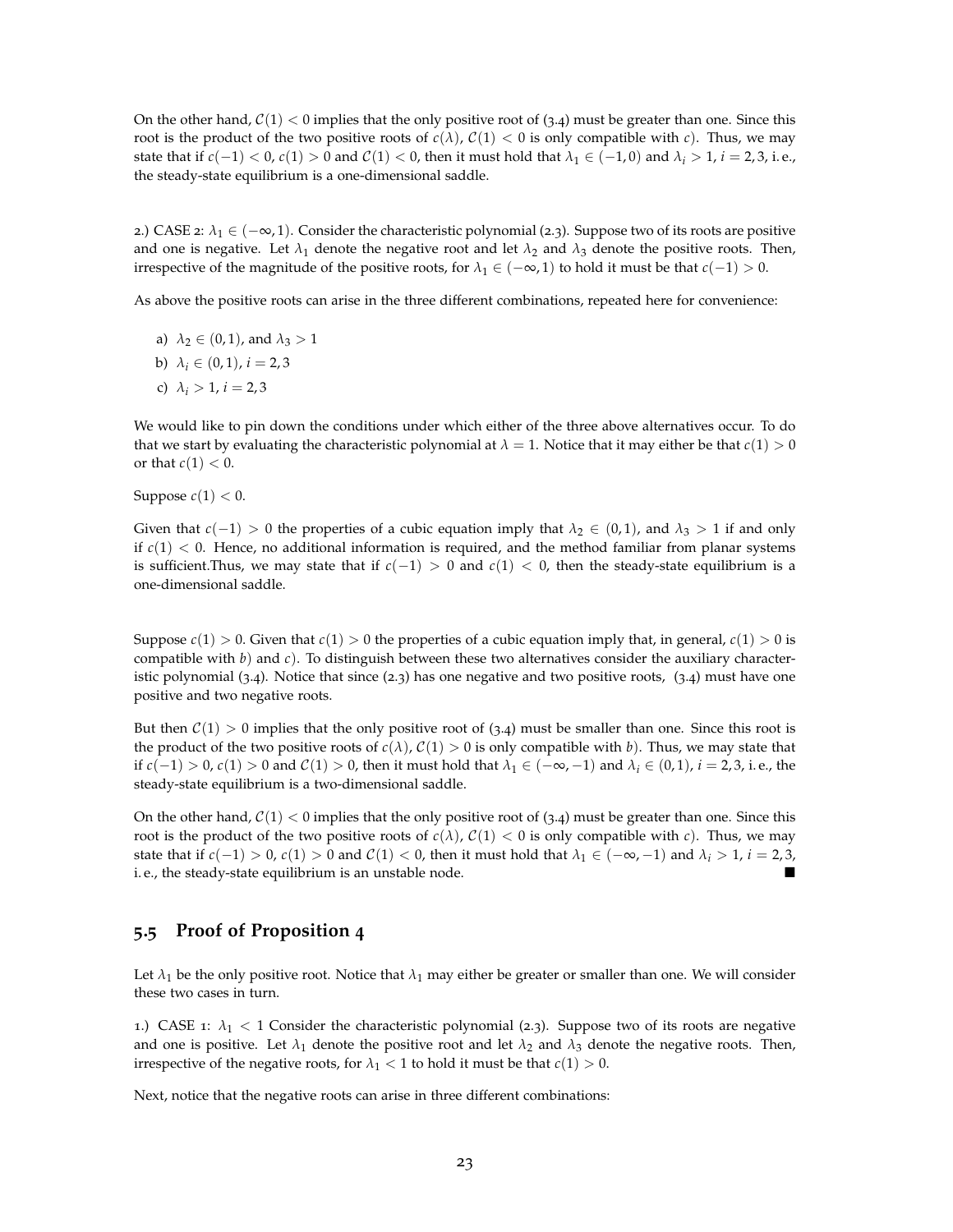- a)  $\lambda_2 \in (-\infty, 1)$ , and  $\lambda_3 \in [-1, 0]$
- b)  $\lambda_i \in (-1,0), i = 2,3$
- c)  $\lambda_i \in (-\infty, -1), i = 2, 3$

We would like to pin down the conditions under which either of the three above alternatives occur. To do that we start by evaluating the characteristic polynomial at  $\lambda = -1$ . Notice that it may either be that *c*(−1) > 0 or that *c*(−1) < 0.

Suppose  $c(-1) > 0$ . Given that  $c(1) > 0$  the properties of a cubic equation imply that  $\lambda_2 \in (-\infty, 1)$ , and *λ*<sup>3</sup> ∈ [−1, 0] if and only if *c*(−1) > 0. Hence, no additional information is required, and the method familiar from planar systems is sufficient.Thus, we may state that if *c*(1) > 0 and *c*(−1) > 0, then the steady-state equilibrium is a two-dimensional saddle.

Suppose  $c(-1) < 0$ .

Given that  $c(1) > 0$  the properties of a cubic equation imply that, in general,  $c(-1) < 0$  is compatible with *b*) and *c*). To distinguish between these two alternatives consider the auxiliary characteristic polynomial (3.4). Notice that since (2.3) has one positive and two negative roots, (3.4) must have one positive and two negative roots.

But then  $C(1) > 0$  implies that the only positive root of (3.4) must be smaller than one. Since this root is the product of the two negative roots of  $c(\lambda)$ ,  $C(1) > 0$  is only compatible with *b*). Thus, we may state that if  $c(1) > 0$ ,  $c(-1) < 0$  and  $C(1) > 0$ , then it must hold that  $\lambda_1 < 1$  and  $\lambda_i \in (-1, 0)$ ,  $i = 2, 3$ , i.e., the steady-state equilibrium is a stable node.

On the other hand,  $C(1) < 0$  implies that the only positive root of (3.4) must be greater than one. Since this root is the product of the two negative roots of  $c(\lambda)$ ,  $C(1) < 0$  is only compatible with *c*). Thus, we may state that if  $c(1) > 0$ ,  $c(-1) < 0$  and  $C(1) < 0$ , then it must hold that  $\lambda_1 < 1$  and  $\lambda_i \in (-\infty, -1)$ ,  $i = 2, 3$ , i. e., the steady-state equilibrium is a one-dimensional saddle.

2.) CASE 2:  $\lambda_1 > 1$  Consider the characteristic polynomial (2.3). Suppose two of its roots are negative and one is positive. Let  $\lambda_1$  denote the positive root and let  $\lambda_2$  and  $\lambda_3$  denote the negative roots. Then, irrespective of the negative roots, for  $\lambda_1 > 1$  to hold it must be that  $c(1) < 0$ .

As above the negative roots can arise in the three different combinations, repeated here for convenience:

- a)  $\lambda_2 \in (-\infty, 1)$ , and  $\lambda_3 \in [-1, 0]$
- b)  $\lambda_i \in (-1,0), i = 2,3$
- c)  $\lambda_i \in (-\infty, -1), i = 2, 3$

We would like to pin down the conditions under which either of the three above alternatives occur. To do that we start by evaluating the characteristic polynomial at  $\lambda = -1$ . Notice that it may either be that *c*(−1) > 0 or that  $c(-1)$  < 0.

Suppose  $c(-1) > 0$ .

Given that  $c(1) < 0$  the properties of a cubic equation imply that  $\lambda_2 \in (-\infty, 1)$ , and  $\lambda_3 \in [-1, 0]$  if and only if *c*(−1) > 0. Hence, no additional information is required, and the method familiar from planar systems is sufficient.Thus, we may state that if *c*(1) < 0 and *c*(−1) > 0, then the steady-state equilibrium is a one-dimensional saddle.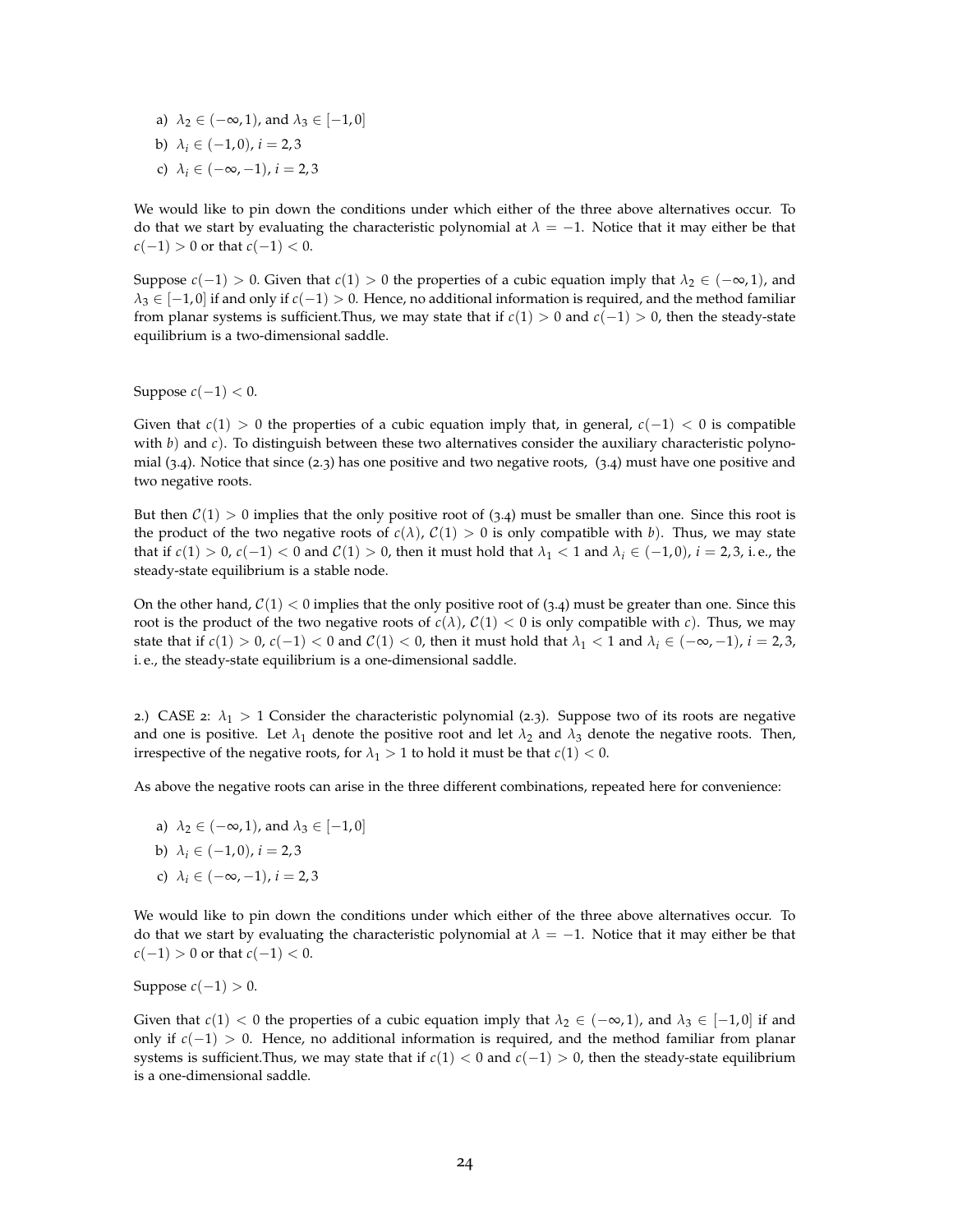Suppose  $c(-1) < 0$ . Given that  $c(1) < 0$  the properties of a cubic equation imply that, in general,  $c(-1) < 0$ is compatible with *b*) and *c*). To distinguish between these two alternatives consider the auxiliary characteristic polynomial  $(3.4)$ . Notice that since  $(2.3)$  has one positive and two negative roots,  $(3.4)$  must have one positive and two negative roots.

But then  $C(1) > 0$  implies that the only positive root of (3.4) must be smaller than one. Since this root is the product of the two negative roots of  $c(\lambda)$ ,  $C(1) > 0$  is only compatible with *b*). Thus, we may state that if  $c(1) < 0$ ,  $c(-1) < 0$  and  $C(1) > 0$ , then it must hold that  $\lambda_1 > 1$  and  $\lambda_i \in (-1,0)$ ,  $i = 2,3$ , i.e., the steady-state equilibrium is a two-dimensional saddle.

On the other hand,  $C(1) < 0$  implies that the only positive root of (3.4) must be greater than one. Since this root is the product of the two negative roots of  $c(\lambda)$ ,  $C(1) < 0$  is only compatible with *c*). Thus, we may state that if  $c(1) < 0$ ,  $c(-1) < 0$  and  $C(1) < 0$ , then it must hold that  $\lambda_1 > 1$  and  $\lambda_i \in (-\infty, -1)$ ,  $i = 2, 3$ , i. e., the steady-state equilibrium is an unstable node.